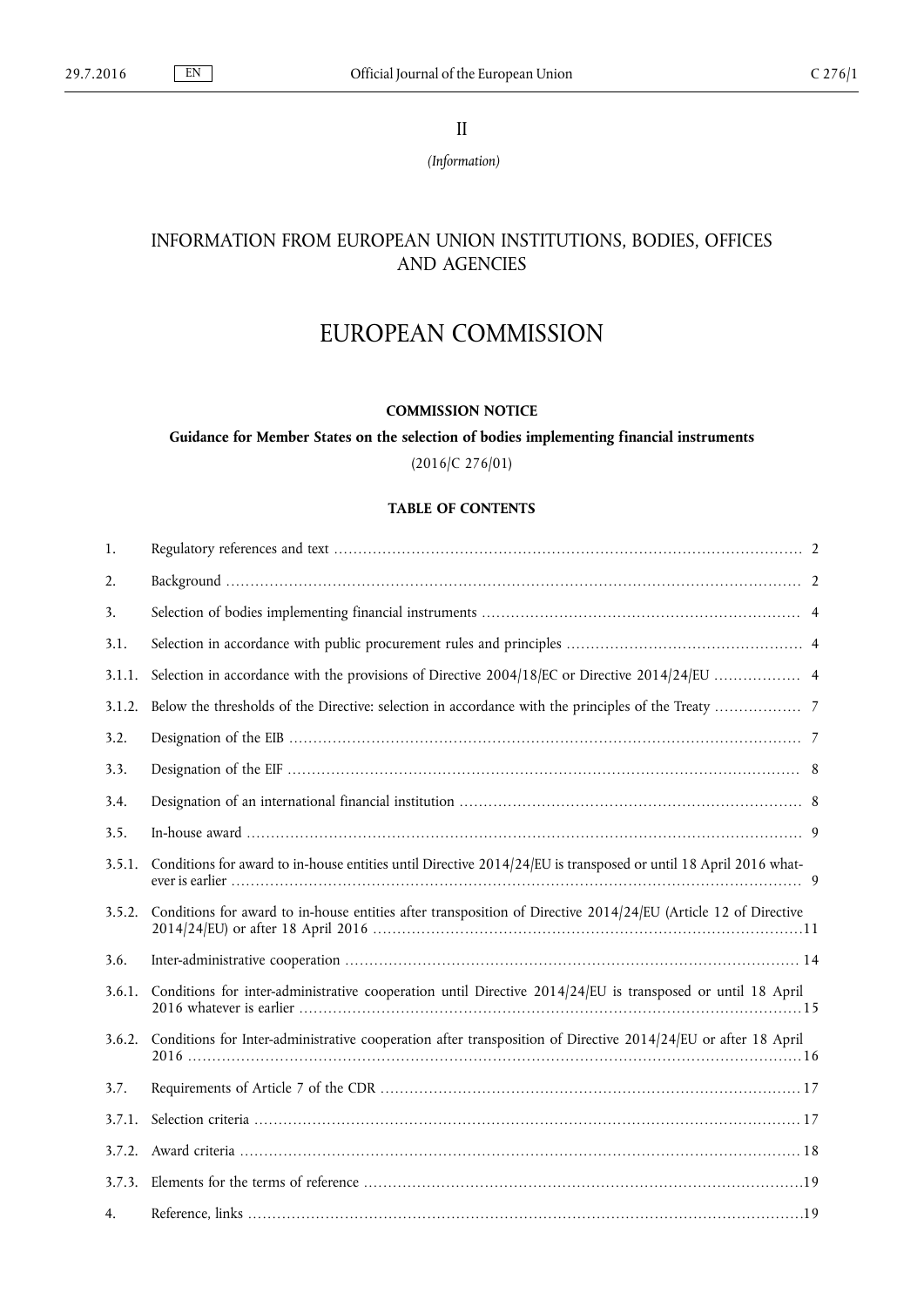#### <span id="page-1-0"></span>1. **Regulatory references and text**

| Regulatory references                     | Articles                                                                                 |
|-------------------------------------------|------------------------------------------------------------------------------------------|
| Reg. (EU) No $1303/2013$ ( <sup>1</sup> ) | Article $37(1)$ - Financial instruments                                                  |
| Common Provisions Regulation              | Article 38(4) & $(5)$ — Implementation of the financial instruments                      |
| (hereafter CPR)                           |                                                                                          |
| Reg. (EU) No $480/2014$ ( <sup>2</sup> )  | Article $7$ — Criteria for the selection of bodies implementing financial<br>instruments |
| Commission Delegated Regulation           |                                                                                          |
| (hereafter CDR)                           |                                                                                          |
| Regulation (EU) No 1305/2013              |                                                                                          |
| Directive 2004/18/EC                      |                                                                                          |
| Directive 2014/24/EU                      |                                                                                          |

( 1 ) Regulation (EU) No 1303/2013 of the European Parliament and of the Council of 17 December 2013 laying down common provisions on the European Regional Development Fund, the European Social Fund, the Cohesion Fund, the European Agricultural Fund for Rural Development and the European Maritime and Fisheries Fund and laying down general provisions on the European Regional Development Fund, the European Social Fund, the Cohesion Fund and the European Maritime and Fisheries Fund and repealing Council Regulation (EC) No 1083/2006, OJ L 347, 20.12.2013, p. 320.

( 2 ) Commission Delegated Regulation (EU) No 480/2014 of 3 March 2014 supplementing Regulation (EU) No 1303/2013 of the European Parliament and of the Council laying down common provisions on the European Regional Development Fund, the European Social Fund, the Cohesion Fund, the European Agricultural Fund for Rural Development and the European Maritime and Fisheries Fund and laying down general provisions on the European Regional Development Fund, the European Social Fund, the Cohesion Fund and the European Maritime and Fisheries Fund, OJ L 138, 13.5.2014, p. 5.

#### 2. **Background**

Managing authorities willing to use financial instruments as a tool for achieving the objectives of the programme may either undertake implementation tasks directly, invest in the capital of a newly created or existing legal entity or entrust implementation tasks to other bodies ( 1 ). In the latter case, Article 38(4)(b) of the CPR provides for different possibilities for entrusting financial instruments implementation tasks. This note aims at providing clarifications about the possibilities of such an entrustment ( 2 ).

Financial instruments may be implemented through a structure with or without a fund of funds. In case financial instruments are implemented through a structure including a fund of funds, typically two levels of bodies will be selected: the body implementing the fund of funds and bodies implementing the specific financial instruments product(s), i.e. financial intermediaries (both being referred to below as bodies implementing financial instruments). The managing authority decides on the most appropriate implementing structure taking into consideration the findings of the *ex-ante* assessment required under Article 37(2) of the CPR.

The CPR identifies several types of entities to whom tasks of implementation of financial instruments may be entrusted by managing authorities without specifying the procedures that need to be followed for such an entrustment.

However, Article 37(1) of the CPR recalls the general principles that managing authorities must comply with, including when selecting bodies implementing financial instruments: they must comply with applicable law, in particular on state aid and public procurement and they are therefore responsible for ensuring, if necessary after consultation of national authorities in charge of control of competition, that all applicable rules in relation to the selection of bodies implementing financial instruments are respected. According to Article 38(4) of the CPR, the bodies implementing financial

<sup>(</sup> 1 ) See Article 38(4)(a), (b) and (c) of the CPR.

<sup>(</sup> 2 ) Under Article 38(4)(a) of the CPR, as far as the conclusion of a public service contract is required for the selection of a body implementing financial instruments, the rules on selection of such entities as clarified in this note apply.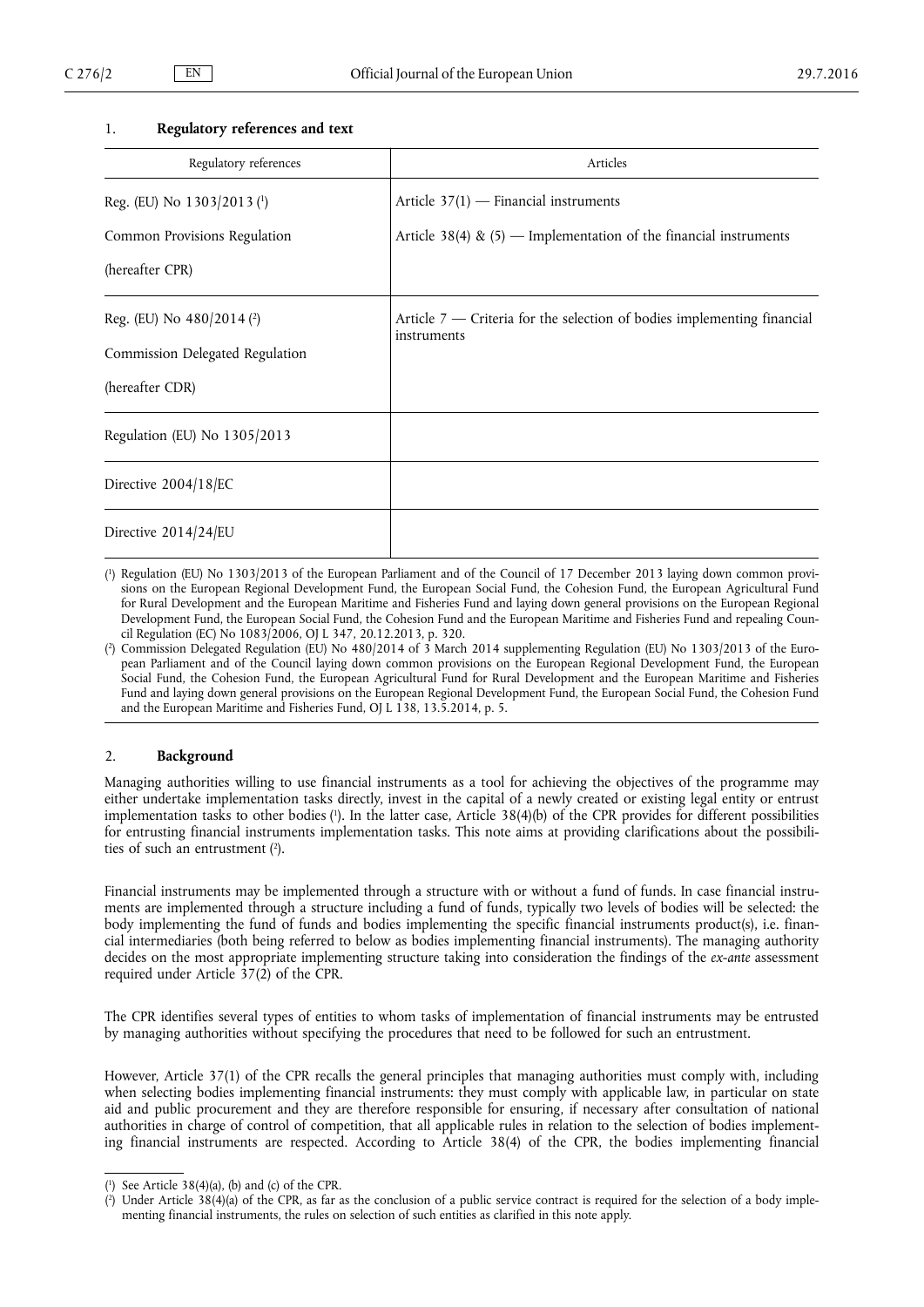instruments must ensure compliance with applicable law (inter alia, public procurement). Article 38(5) of the CPR echoing the principles of the Treaty on the Functioning of the European Union (TFEU), also states that the selection of financial intermediaries must be made on the basis of open, transparent, proportionate and non-discriminatory procedures, avoiding conflicts of interest (3).

Furthermore, Article 7(1) and (2) of the CDR contains specific requirements applicable to the selection of bodies implementing financial instruments (with the exception of the EIB and the EIF) and Article 7(3) to the selection procedure of financial intermediaries by bodies implementing funds of funds (including the EIB and the EIF).

The selection of bodies implementing financial instruments does not necessarily coincide with the selection of the financial instrument operation ( 4 ).

The selection of the operation is done by the managing authority ( 5 ). Unlike the selection of the body implementing the financial instrument, selection of the operation is not subject to public procurement rules and principles, nor is it subject to the respect of Article 7 of the CDR.

Subject to a number of situations which fall outside public procurement rules and are explained below, services performed by bodies implementing financial instruments set up under the ESIF regulatory framework fall within the scope of public procurement rules and principles. Therefore, the selection of such entities (whether bodies implementing funds of funds or financial intermediaries) must comply with applicable law.

The identification of the applicable Public Procurement Directive (Directive 2004/18/EC or Directive 2014/24/EU) depends on the date when the selection procedure is launched by the contracting authority ( 6 ) (*i.e.* the managing authority of the programme purchasing services of an entity for the implementation of a financial instrument) or on the date of the decision to use a negotiated procedure without a prior call for competition to award the contract as well as on the date of transposition of Directive 2014/24/EU. In cases of in-house and inter-administrative cooperation, the date when the contracting authority definitively decided that no prior call for competition will be issued for the award of the public contract ('), is relevant to determine whether the conditions established by case law or the provisions of Directive 2014/24/EU apply (see below sections 3.5 and 3.6) (8).

18 April 2016 was the deadline for transposing Directive 2014/24/EU into national law. Transposition measures adopted before that date must be applied by contracting authorities. After that date, even in the absence of transposition by Member States, contracting authorities must apply the provisions of Directive 2014/24/EU. From 18 April 2016 all provisions of the Directive, including those on in-house and inter-administrative cooperation, must be fully respected.

<sup>(</sup> 3 ) The obligation to follow an open, transparent, proportionate, non-discriminatory selection procedure avoiding conflicts of interest is respected when financial intermediaries are selected in accordance with public procurement rules and principles. When direct contract is possible with a financial intermediary, contracting authorities should check whether more than one entity with which direct contract is possible could provide the financial service in question. Where this is the case contracting authorities must carry out an open, transparent, proportionate, non-discriminatory selection process avoiding conflicts of interest amongst the entities concerned in accordance with Article 38(5) of the CPR. One way to ensure the respect of these requirements is, outside the procedural requirements of the Directive, to inform all entities concerned of the envisaged financial service contract and invite them to submit an offer that the contracting authority would evaluate.

<sup>(</sup> 4 ) Selection of the operation must be understood as the decision to make programme financial contribution to the financial instrument and not the subsequent investments from the financial instrument to final recipients.

<sup>(</sup> 5 ) Selection of the financial instrument operation for the ERDF/CF/ESF must be done by the managing authority according to 125(3)(a) of the CPR. For the EAFRD the selection of financial instrument operation must be done in accordance with Article 65(4), 66 and 49 of Regulation (EU) No 1305/2013.

<sup>(</sup> 6 ) A contracting authority is defined in Article 1(9) of Directive 2004/18/EC ('Contracting authorities' means the State, regional or local authorities, bodies governed by public law, associations formed by one or several of such authorities or one or several of such bodies governed by public law) and in Article 2(1) of Directive 2014/24/EU ('contracting authorities' means the State, regional or local authorities, bodies governed by public law or associations formed by one or more such authorities or one or more such bodies governed by public law).

<sup>(</sup> 7 ) The relevant date for determining which Directive is applicable is the date when the contracting authority chooses the type of procedure to be followed and decides definitively whether it is necessary for a prior call for competition to be issued for the award of a public contract (C.f. Case C-576/10 Commissions vs Netherlands paragraph 52).

<sup>(</sup> 8 ) The award decision must be evidenced but there is no legal requirement regarding the exact form such decision should take. The assessment of the criteria under Article 7 of the CDR does not constitute *per se* an award decision but the contracting authority's decision taken on the basis of the assessment can be taken as the date when the contracting authority definitively decided that no prior call for competition will be issued for the award of the public contract.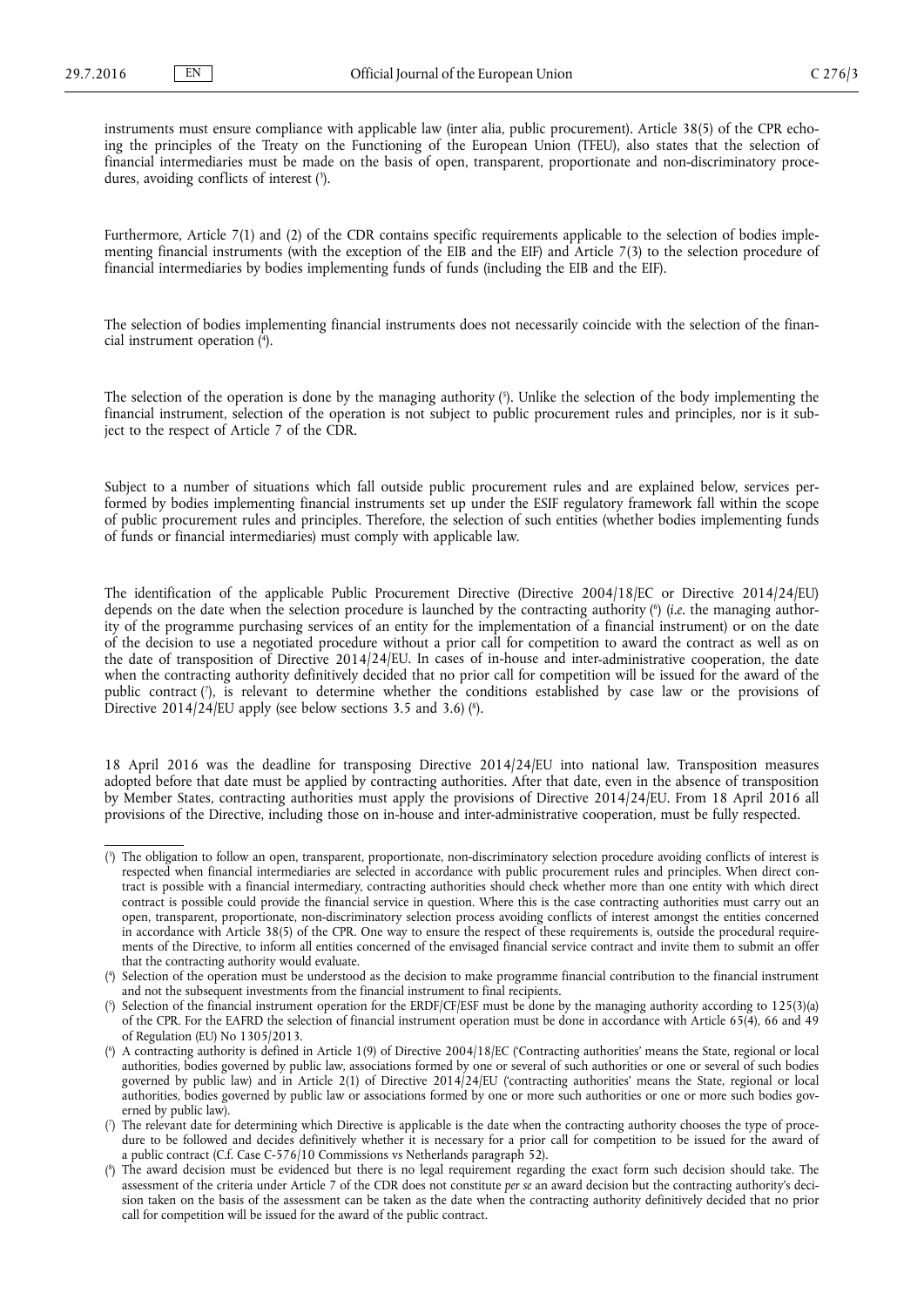<span id="page-3-0"></span>Building on case law of the European Court of Justice (ECJ), Directive 2014/24/EU specifically addresses the entrustment of tasks to public entities owned and controlled by a contracting authority (vertical cooperation, or 'in-house') as well as inter-administrative cooperation (horizontal cooperation). Until the date of transposition of Directive 2014/24/EU, the award of contracts in the context of both types of cooperation must respect the conditions established by case law (see sections 3.5.1 and 3.6.1 below).

It should be noted that the possible identification in ESIF programmes of bodies implementing financial instruments does not exempt contracting authorities from applying public procurement rules and principles when selecting such bodies.

#### 3. **Selection of bodies implementing financial instruments**

# 3.1. *Selection in accordance with public procurement rules and principles*

Outside the situations described below and outside the case where managing authorities decide to implement directly a financial instrument under Article 38(4)(c) of the CPR, they must select bodies implementing financial instruments in accordance with public procurement rules and principles. These rules must also be respected by intermediate bodies ( 9 ) and bodies implementing fund of funds which are contracting authorities.

The award of public contracts by or on behalf of Member States' authorities has to comply with the principles of the TFEU, and in particular the free movement of goods, freedom of establishment and freedom to provide services, as well as other related fundamental principles such as equal treatment, non-discrimination, mutual recognition, proportionality and transparency. For public contracts above a certain value, national procurement procedures are coordinated so as to ensure that those principles are given practical effect and public procurement is opened up to competition. For such public contracts, Public Procurement Directives (Directive 2004/18/EC or 2014/24/EU) apply.

3.1.1. *Selection in accordance with the provisions of Directive 2004/18/EC or Directive 2014/24/EU*

#### 3.1.1.1. Threshold

For service contracts, Article 7 of Directive 2004/18/EC and Article 4 of Directive 2014/24/EU refer to two thresholds above which the relevant Directive applies (<sup>10</sup>):

- EUR 135 000 for public service contracts awarded by contracting authorities which are listed as central government authorities in Annex IV of Directive 2004/18/EC, and Annex I of Directive 2014/24/EU;
- EUR 209 000 for public supply and service contracts awarded by other types of contracting authorities.

In accordance with Article 7 of Directive 2004/18/EC and Article 4 of Directive 2014/24/EU the threshold applies to the estimated value of the services to be provided by the body implementing the financial instrument net of value-added tax (VAT).

The basis for calculating the estimated contract value is, for banking and other financial services, the fees, commissions payable, interests and other forms of remuneration (Article 9(8) of Directive 2004/18/EU, Article 5(13) Directive 2014/24/EU).

## 3.1.1.2. Guidance on public procurement procedures

The guidance for practitioners on the avoidance of the most common errors in public procurement (<sup>11</sup>) could be usefully referred to by contracting authorities even if it covers procurements under Directive 2004/18/EC. It contains reminders on specific points that require particular attention, such as the scoping of the tender, the choice of the appropriate selection procedure, the definition of appropriate exclusion, selection and award criteria (avoiding confusion between them), the need to respect the applicable deadlines to give to tenderers sufficient time for the preparation and submission of an offer and the need to properly document the evaluation of the offers on the basis of the criteria announced.

<sup>(</sup> 9 ) An intermediate body is defined in Article 2(18) of the CPR as 'any public or private body which acts under the responsibility of a managing or certifying authority, or which carries out duties on behalf of such an authority, in relation to beneficiaries implementing operations'. Intermediate bodies should be selected in compliance with applicable rules including those on public procurement and, where applicable, their exceptions. Article 123(6) of the CPR allows Member States to '*designate one or more intermediate bodies to carry out certain tasks of the managing or the certifying authority under the responsibility of that authority*'. This provision applies to the ERDF, the ESF, the Cohesion Fund and the EMFF. Article 66(2) of Regulation (EU) No 1305/2013 provides for the same possibility for EAFRD, laying down that the managing authority retains full responsibility for the efficiency and correctness of the management and implementation tasks delegated to another body and ensures that all necessary data and information is given to the intermediate body for execution of those tasks.

<sup>(</sup> <sup>10</sup>) These thresholds are subject to a review every two years in accordance with Article 6 of Directive 2014/24/EU.

<sup>(</sup> <sup>11</sup>) Publication Office — ISBN 978-92-79-50323-8 — not yet communicated to Member States in its final version.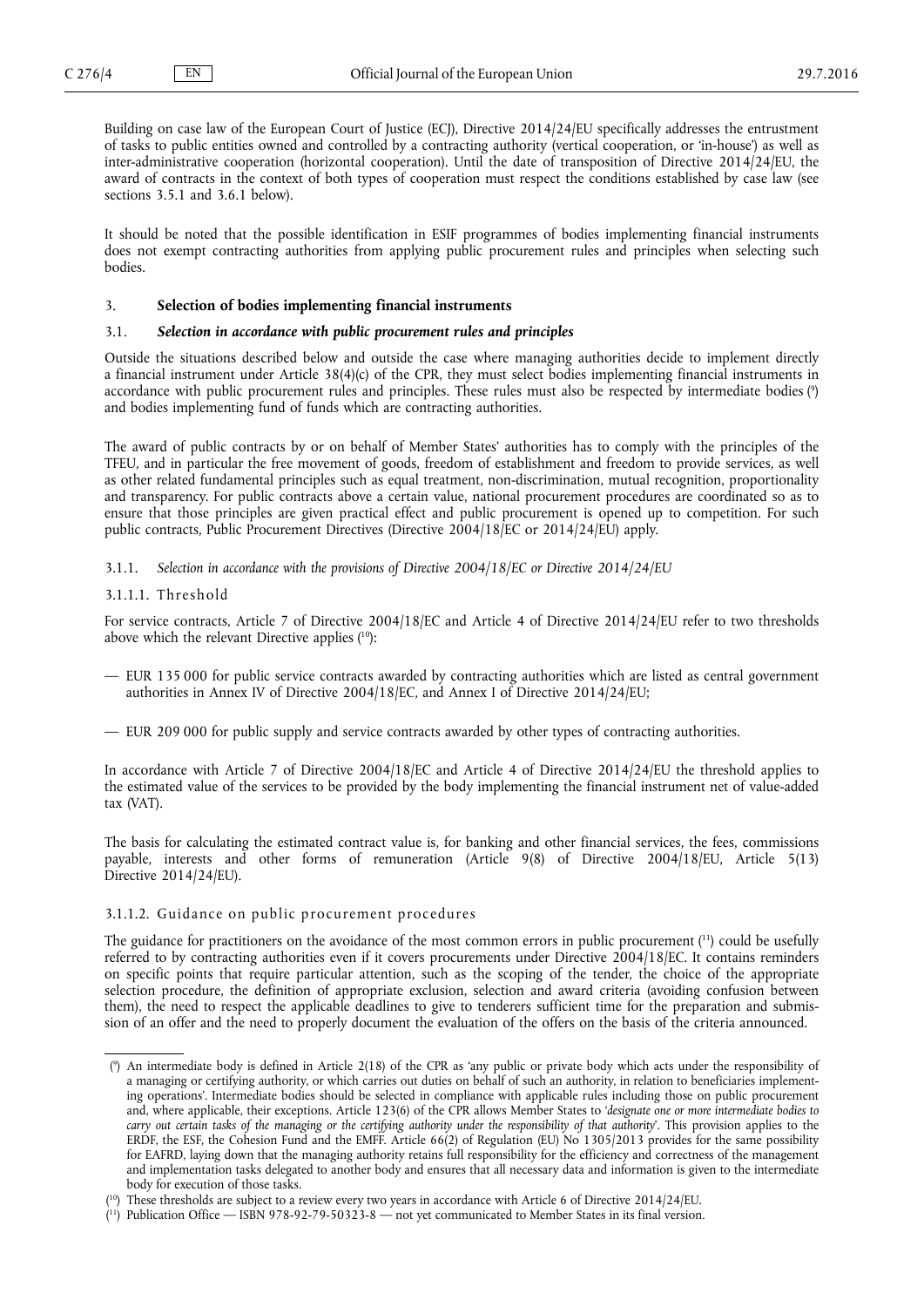#### $3.1.1.3.$  Choice of the procedure

Contracting authorities should decide on the most appropriate procurement procedure for the selection of bodies implementing financial instruments.

For particularly complex purchases specific procedures such as the competitive procedure with negotiation or the competitive dialogue (cf. Articles 28 to 31 of Directive 2004/18/EC and Article 26 of Directive 2014/24/EU)) are available in the Public Procurement Directives, allowing, under certain conditions, to accommodate the specific needs of the contracting authority.

According to Article 26(4)(a) of Directive 2014/24/EU, one or the other of those two procedures can be used, inter alia, in case the needs of the contracting authority cannot be met without adaptation of readily available solutions and in case the contract cannot be awarded without prior negotiations because of specific circumstances related to the nature, the complexity or the legal and financial make-up or because of the risks attached to them. It is up to the contracting authority to assess whether such specific circumstances exist.

The Directive also provides for the possibility to use the same procedures in case a procurement procedure failed. According to Article 26(4)(b) of Directive 2014/24/EU a competitive procedure with negotiation or a competitive dialogue may, also be used in case only irregular or unacceptable tenders are submitted in response to an open or a restricted procedure. In such a situation when the procedure is used in relation to all tenderers which satisfy the criteria referred to in Articles 57 to 64 of Directive  $2014/24/EU$  and which, during the prior open or restricted procedure, submitted tenders in accordance with the formal requirements of the procurement procedure, no publication of a contract notice is required.

# 3.1.1.4. Use of framework agreements

In order to avoid the need for contract modifications and to manage changes in the scope of tasks to be entrusted, for the future, contracting authorities may consider using a framework agreement ( <sup>12</sup>).

Framework agreements provide some flexibility in the management of financial services contracts as they allow adjusting the volume of services to the needs of the contracting authorities and/or to the beneficiaries. Since it is not always easy to foresee the volume of demands coming from beneficiaries for financial instruments, use of a framework agreement may provide the flexibility needed to cover lower or higher volumes.

It must be reminded that contracting authorities are not obliged to award specific contracts following framework agreements for the whole amount forecasted. Therefore, if a framework agreement covers several types of financial instruments and a specific financial instrument is found not to be well designed or well adapted to the needs of final recipients, there is no obligation to sign any specific contract to implement such instrument.

Using the same conditions for different financial services entails the risk that price or quality conditions for one specific financial service (or instrument) are affected by those concerning other financial services even if there is no material link between both services (or instruments). For that reason, if use is made of framework agreements, it is recommended to use lots. This allows assessing the price and quality of each lot separately and on its own merits. Tenderers can adjust their tenders by compensating economic or quality conditions between lots in order to present best value for money tenders for several of these lots or to make an effort for one specific lot better adapted to their specific capacities.

Contracting authorities are advised to analyse before launching the tendering procedure the specific objectives of every financial service (or instrument) in relation to the scope of the final recipients targeted by the instrument in order to define the subject-matter of each contract. Flexibility of framework agreements allows contracting in case the financial instrument is successful in terms of demand as well as testing if a specific kind of financial instrument matches the needs of final recipients in a specific economic sector.

The estimated value of the framework agreement (which must be indicated in the contract notice), calculated as the maximum estimated value net of VAT of all the contracts envisaged for the total term of the framework agreement, should be assessed having in mind the possibility to cover increases in the amount given for management to the body implementing the financial instrument.

<sup>(</sup> <sup>12</sup>) C.f. Article 1(5) of Directive 2004/18/EC and Article 33 of Directive 2014/24/EU.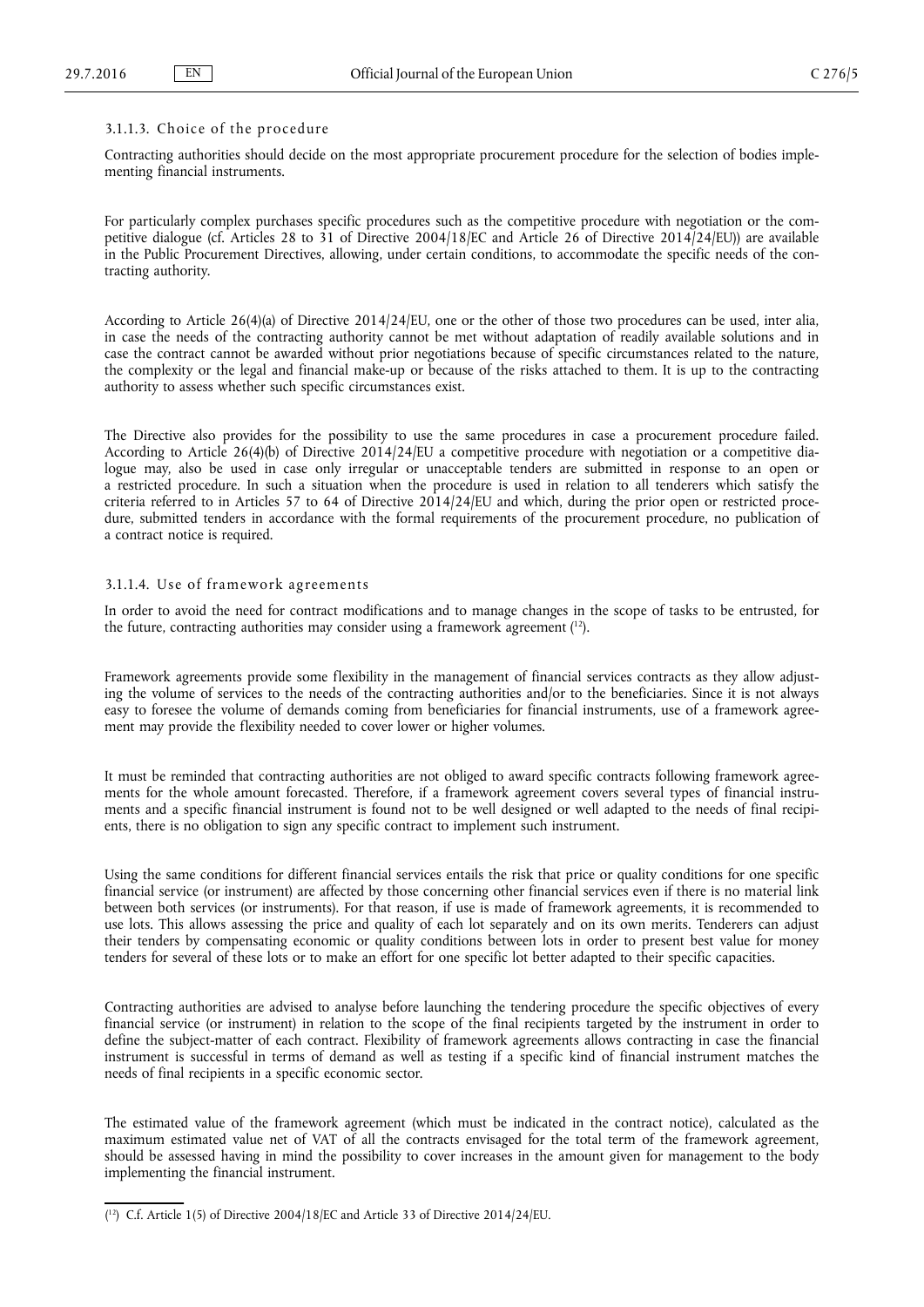As regards the duration of the framework agreement, according to Article 33(1) of Directive 2014/24/EU, the term of a framework agreement must not exceed four years, save in exceptional cases duly justified, in particular by the subject of the framework agreement. However as clarified in recital 62 of the Directive, 'while contracts based on a framework agreement are to be awarded before the end of the term of the framework agreement itself, the duration of the individual contracts based on a framework agreement does not need to coincide with the duration of that framework agreement, but might, as appropriate, be shorter or longer'.

# 3.1.1.5. Contract modifications

Contract modifications under Directive 2004/18/EC, pursuant to applicable case-law, are possible only if this information has been made available in the tender notice for all potential bidders and if the modifications, irrespective of their monetary value, have been provided for in the initial procurement documents in clear, precise and unequivocal review clauses. If this is the case, the contracting authority will have the possibility to avail itself of the same body implementing the financial instrument for the subsequent amendments to the initial contribution up to the indicative amount procured. If those conditions are not fulfilled and the contracting authority substantially amends a contract without procuring again, such amendment would entail a change in the initial tendering conditions contrary to the principle of transparency and equal treatment and thus constituting an irregularity.

Under Directive 2014/24/EU, modifications of contracts are possible without a new procurement procedure in particular in the following situations and provided the specific conditions laid down in Article 72 of the Directive are respected:

- where the modifications have been provided for in the initial procurement documents in clear and unequivocal review clauses stating the scope and nature of possible modifications or options as well as the conditions under which they may be used. The clauses must not provide for modifications or options that would alter the overall nature of the contract or the framework agreement. In order to cover the possibility that the programme contribution in the financial instrument is increased later on, the contracting authority should, when procuring the relevant financial services, estimate *ex ante* possible additional programme contributions and their impact on the estimated contract value.
- for additional services by the original contractor that have become necessary and that were not included in the initial procurement, where a change of contractor cannot be made for economic reasons and would cause significant inconvenience or substantial duplication of costs for the contracting authority. In accordance with Article 72, any increase in price must not exceed 50 % of the value of the original contract. In the case that several successive modifications are made, that limitation applies to the value of each modification. Such consecutive modifications must not be aimed at circumventing the Directive;
- where the need for modification has been brought about by circumstances which a diligent contracting authority could not foresee, the modification does not alter the overall nature of the contract and the increase in price is not higher than 50 % of the value of the original contract or framework agreement (in case of several successive modifications the conditions indicated above apply);
- where a new contractor replaces the one to which the contracting authority had initially awarded the contract as a consequence of either: (i) an unequivocal review clause or option in conformity with the first point; (ii) universal or partial succession into the position of the initial contractor, following corporate restructuring, including takeover, merger, acquisition or insolvency, of another economic operator that fulfils the criteria for qualitative selection initially established provided that this does not entail other substantial modifications to the contract and is not aimed at circumventing the application of the Directive; or (iii) in the event that the contracting authority itself assumes the main contractor's obligations towards its subcontractors where this possibility is provided for under national legislation pursuant to Article 71 of the Directive;

<sup>—</sup> where the modifications, irrespective of their value, are not substantial ( <sup>13</sup>);

<sup>(</sup> <sup>13</sup>) Under Article 72(4), 'A modification of a contract or a framework agreement during its term shall be considered to be substantial (…) where it renders the contract or the framework agreement materially different in character from the one initially concluded. In any event, without prejudice to paragraphs 1 and 2, a modification shall be considered to be substantial where one or more of the following conditions is met:

<sup>(</sup>a) the modification introduces conditions which, had they been part of the initial procurement procedure, would have allowed for the admission of other candidates than those initially selected or for the acceptance of a tender other than that originally accepted or would have attracted additional participants in the procurement procedure;

<sup>(</sup>b) the modification changes the economic balance of the contract or the framework agreement in favour of the contractor in a manner which was not provided for in the initial contract or framework agreement;

 $(c)$  the modification extends the scope of the contract or framework agreement considerably;

<sup>(</sup>d) where a new contractor replaces the one to which the contracting authority had initially awarded the contract in other cases than those provided for under point (d) of paragraph 1'.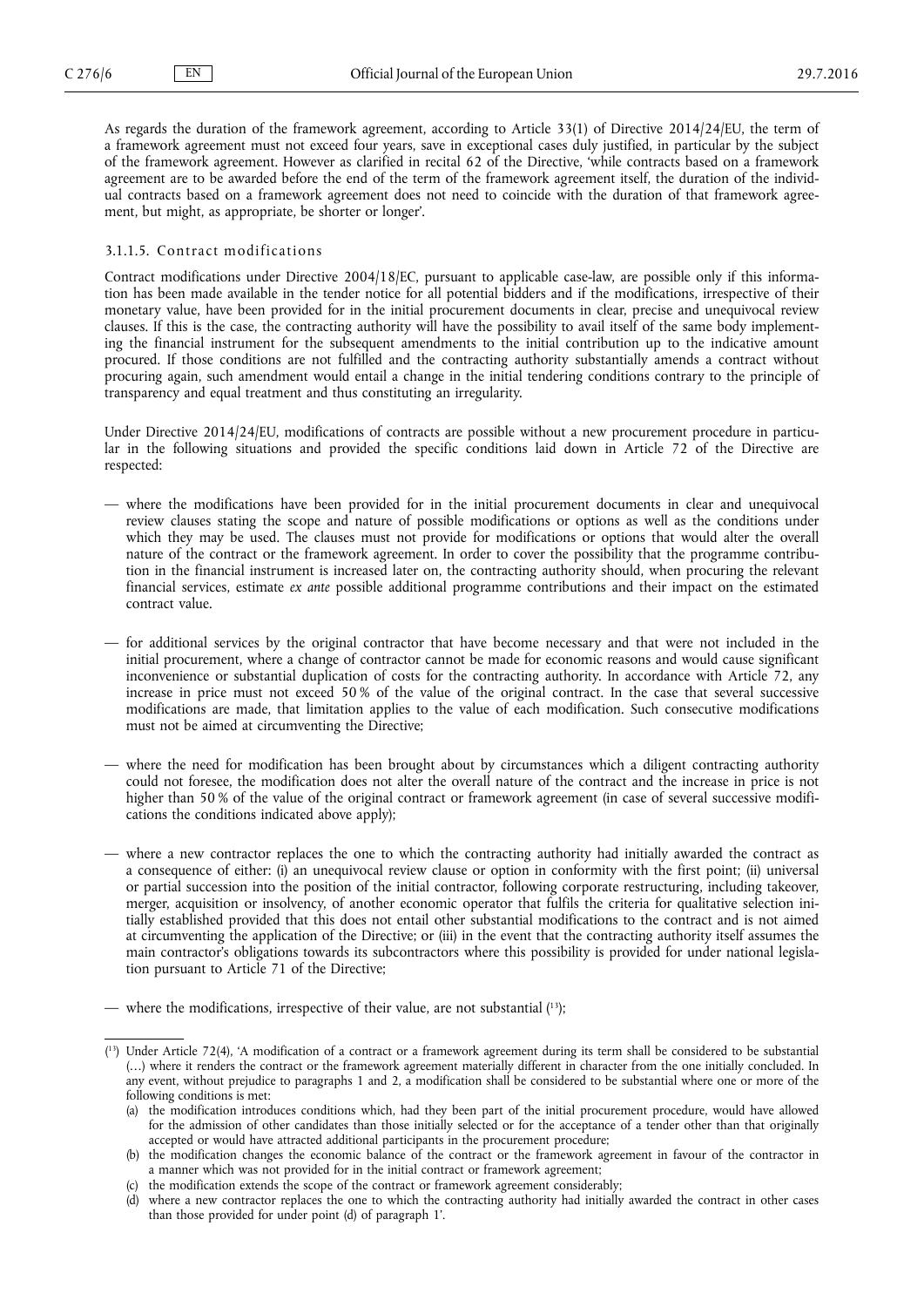<span id="page-6-0"></span>— where the value of the modification is below the thresholds of application of Directive 2014/24/EU and 10 % of the initial contract value for service contracts. In addition, the modification may not alter the overall nature of the contract or framework agreement. Where several successive modifications are made, the value must be assessed on the basis of the net cumulative value of the successive modifications (differing from above).

# Conclusion:

Contracting authorities willing to increase the amount of programme contributions to financial instruments implemented by bodies already selected (under the 2007-2013 programming period for instance) must carefully check whether the conditions for such a contract modification are met.

In addition, in order to anticipate possible subsequent programme contribution increases for the future, it is recommended that contracting authorities envisage the conclusion of framework agreements rather than proceeding by contract modifications.

# 3.1.2. *Below the thresholds of the Directive: selection in accordance with the principles of the Treaty*

Below the thresholds of the Public Procurement Directives, the selection of bodies implementing financial instruments must comply with the principles of the Treaty if the contract is of cross border interest.

The principles of the Treaty to be respected are those of free movement of goods, freedom of establishment and freedom to provide services, as well as equal treatment, non-discrimination, mutual recognition, transparency and proportionality.

The Commission, building on the ECJ case law, issued an interpretative communication entitled the 'Community law applicable to contract awards not or not fully subject to the provisions of the "Public Procurement" Directives' of 23 June 2006 ( <sup>14</sup>) in which the requirements stemming from those principles are developed.

In accordance with the case law of the ECJ, the principles of equal treatment and of non-discrimination imply an obligation of transparency which consists in ensuring, for the benefit of any potential tenderer, a degree of advertising sufficient to enable the market to be opened up to competition. The obligation of transparency requires that economic operators located in another Member State have access to appropriate information regarding the contract before it is awarded, so that, if they so wish, they are in a position to express their interest in obtaining that contract.

This requires publication of a sufficiently accessible advertisement prior to the award of the contract. This advertisement should be published by the contracting entity in order to open the contract award to competition. The contracting entities are responsible for deciding the most appropriate medium for advertising their contracts.

Obligations stemming from the principles of the Treaty apply to contracts below the thresholds of the Directives which present a cross border interest. The existence of a certain cross border interest must be assessed by individual contracting entities based on an evaluation of the individual circumstances of the case, such as the subject-matter of the contract, the importance of its estimated value, in conjunction with the place where the work is to be carried out or the technical characteristics of the contract (<sup>15</sup>), the specifics of the sector concerned (size and structure of the market, commercial practices, etc.).

# 3.2. *Designation of the EIB*

The EIB is one of the bodies identified in the CPR to whom tasks of implementation of financial instruments may be entrusted by managing authorities (Article 38(4)(b)(i)of the CPR).

As the relation between Member States and the EIB is ruled by primary law ( <sup>16</sup>), access to the EIB's statutory activities cannot be subject to procedural rules and conditions extraneous to the provisions governing the EIB's activities under primary EU law. This means that the provisions of the Directives on public procurement (which are secondary law) do not apply to mandates with regard to management of financial instruments concluded between managing authorities and the EIB. Therefore, such contracts may be concluded directly with the EIB.

Where a contract is directly awarded by a managing authority to the EIB for the implementation of a fund of funds, the EIB will select financial intermediaries to implement financial instruments on the basis of its internal rules and procedures which, since the EIB is subject to the Treaty, must comply with the principles of the Treaty.

<sup>(</sup> <sup>14</sup>) The interpretation of the Commission has been confirmed by the General Court in a judgment of 20 May 2010 in Case T-258/06 *Federal Republic of Germany v. European Commission*.

<sup>(</sup> <sup>15</sup>) Case C-278/14 *SC Enterprise Focused Solutions SRL v Spitalul Județean de Urgență Alba Iulia*, paragraph 20. Proximity to the border may still lead to consider low value contracts as having a certain cross border interest (Joined Cases C-147/06 and C-148/06, *SECAP SpA*  (C-147/06) and Santorso Soc. coop. arl (C-148/06), *v Comune di Torino*, paragraph 31).

<sup>(</sup> <sup>16</sup>) C.f. Article 175 TFEU.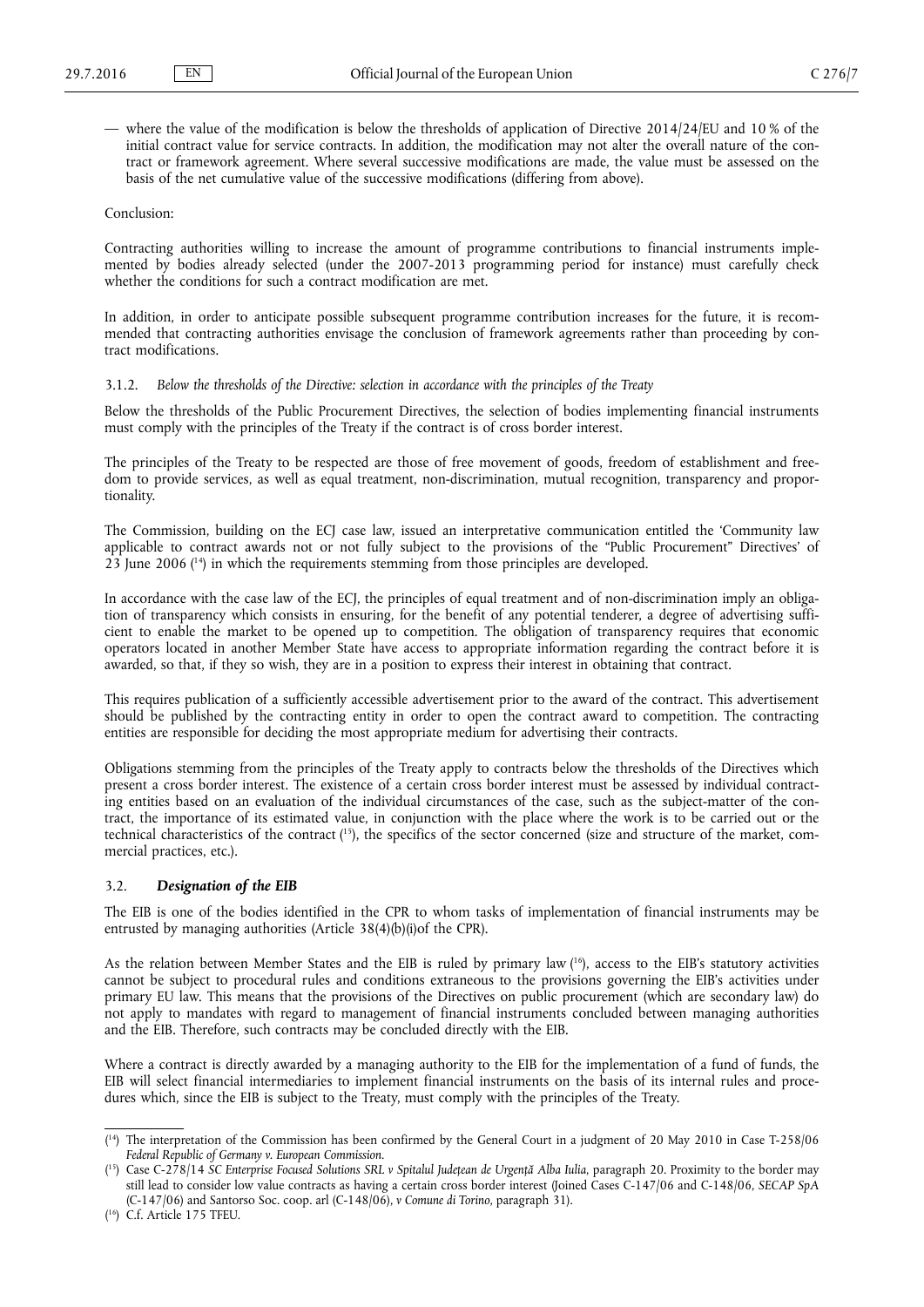<span id="page-7-0"></span>In addition, in accordance with Article 7(3) of the CDR, when the EIB further entrusts implementation tasks to financial intermediaries, the selection must also respect the specific requirements laid down in that provision (see section 3.7 below).

Conclusion:

Managing authorities, intermediate bodies and bodies implementing fund of funds which are contracting authorities may conclude directly with the EIB, *i.e.* without competitive process ( <sup>17</sup>), mandates with regard to the implementation of financial instruments.

# 3.3. *Designation of the EIF*

The EIF was established in 1994 by the Board of Governors of the EIB (representing the Member States), based on an act of primary EU law ( <sup>18</sup>). The Act added an Article 30 to the Statute of the EIB, annexed to the Treaty, empowering the Board to establish the EIF and its statutes. Pursuant to that Article (since replaced by a general article on the establishment of EIB subsidiaries, the current Article 28 of Protocol (No 5) on the Statute of the EIB), the EIF has legal personality and a financial autonomy similar to that of the EIB.

According to Article 2 of its Statute, the task of the EIF is to contribute to the pursuit of the objectives of the European Union by providing guarantees and taking participations in enterprises. In addition, the EIF may engage in other activities connected with or resulting from those tasks.

As for the EIB, the position of the EIF is characterised by a close link with the European Union as regards its objectives. The EIF intends to contribute towards the Union's objectives and tasks by carrying out activities in pursuit of the Union's goals.

Article 2(23) of the CPR defines the 'EIB', for the purpose of the CPR, as comprising the EIB, the EIF and any (other) subsidiary of the EIB. The EIF is therefore also identified in the CPR among the bodies to whom tasks of implementation of financial instruments may be entrusted by managing authorities (Article 38(4)(b)(i) of the CPR).

As a result of the special status of the EIF, mandates with regard to management of financial instruments between managing authorities and the EIF may be concluded directly.

Where a contract is directly awarded by a managing authority to the EIF for the implementation of a fund of funds, the EIF will select financial intermediaries to implement financial instruments on the basis of its internal rules and procedures which, since the EIF is subject to the Treaty, must comply with the principles of the Treaty.

In addition, according to Article 7(3) of the CDR, when the EIF further entrusts implementation tasks to financial intermediaries, the selection must respect the specific requirements laid down in that provision (see section 3.7 below).

Conclusion:

Managing authorities, intermediate bodies and bodies implementing fund of funds which are contracting authorities may conclude directly with the EIF, *i.e.* without competitive process ( <sup>19</sup>), mandates with regard to the implementation of financial instruments.

#### 3.4. *Designation of an international financial institution*

Managing authorities may consider entrusting the implementation of a financial instrument to an international financial institution, as envisaged in Article 38(4)(b)(ii) of the CPR.

The CPR does not contain a definition of international financial institution. International financial institutions may be defined as financial institutions set up by at least two countries by intergovernmental agreements to provide financial support for economic and social development activities. Their owners or shareholders are generally national governments but may also be other international institutions and/or other organisations.

Entrustment of tasks for the implementation of a financial instrument to an international financial institution may be done directly by a managing authority, provided that the Member State which designated that managing authority (<sup>20</sup>) is member of the international financial institution and the tasks entrusted fall within the statutory mission of the institution. This possibility is also open under the same conditions to intermediate bodies and bodies implementing funds of funds which are contracting authorities.

<sup>(</sup> <sup>17</sup>) As provided for in Article 13(6) CDR, in the absence of a competitive process, the thresholds for management costs and fees provided in Article 13 apply.

<sup>&</sup>lt;sup>(18</sup>) Act amending the Protocol on the Statute of the European Investment Bank empowering the Board of Governors to establish a European Investment Fund (OJ L 173, 7.7.1994, p. 14).

<sup>(</sup> <sup>19</sup>) As provided for in Article 13(6) CDR, in the absence of a competitive process, the thresholds for management costs and fees provided in Article 13 apply.

 $(2^{\circ})$  As far as ETC programmes are concerned, it is the Member State in which the managing authority is located.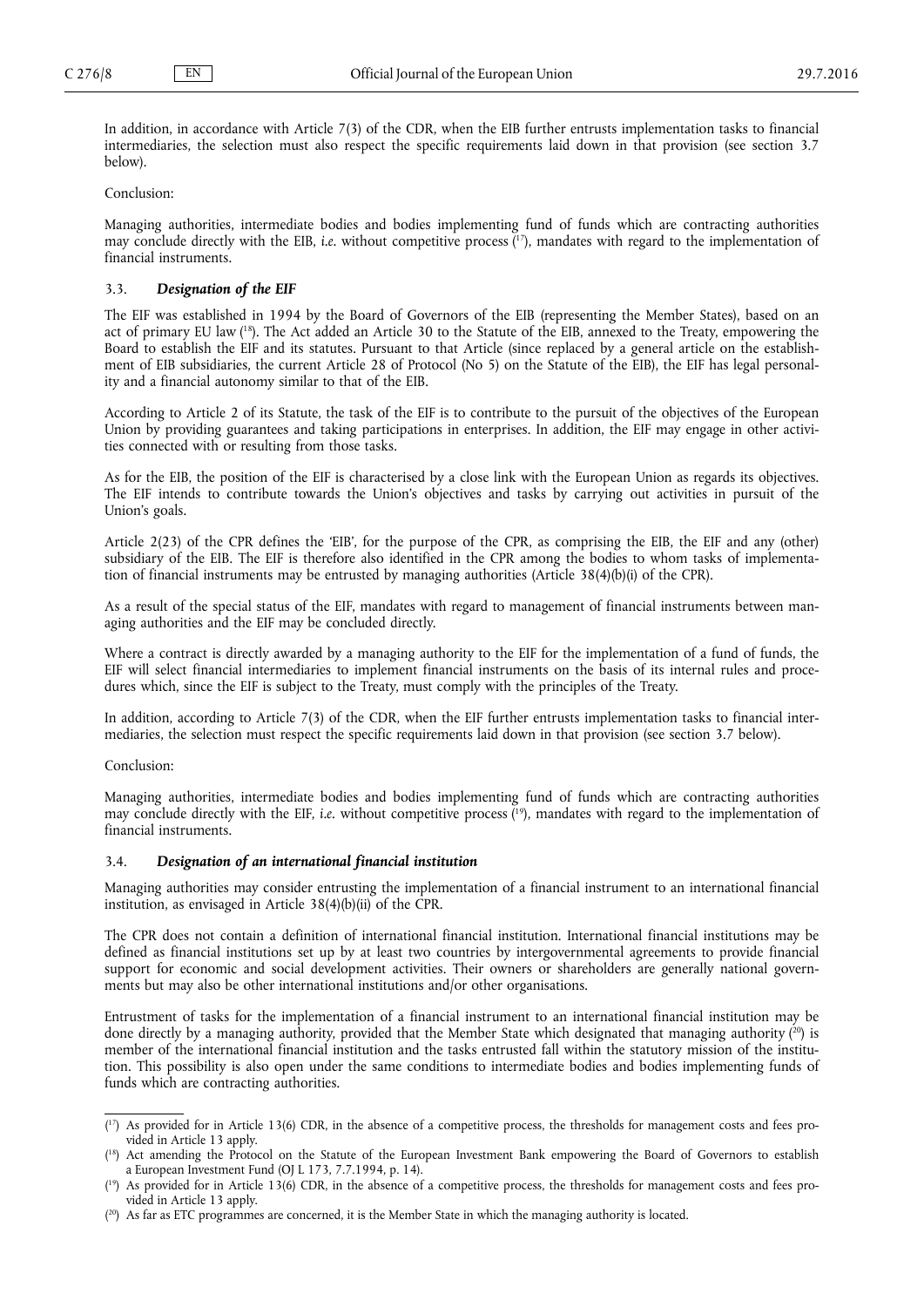<span id="page-8-0"></span>When designating an international financial institution (except the EIB and the EIF), the managing authorities must check that the institution complies with the selection criteria listed in Article 7(1) and (2) of the CDR.

Following the entrustment of tasks of implementation of a fund of funds to an international financial institution by a managing authority, the international financial institution may select financial intermediaries to implement financial instruments. Selection of financial intermediaries by the international financial institution will be carried out in accordance with the rules of the international financial institution.

In addition, in accordance with Article 7(3) of the CDR, when the international financial institution further entrusts implementation tasks to financial intermediaries, the selection must respect the specific requirements laid down in that provision (see section 3.7 below).

#### Conclusion:

Managing authorities may conclude directly with an international financial institution of which the Member State is member, *i.e.* without competitive process ( <sup>21</sup>), mandates with regard to management of financial instruments, provided the tasks entrusted fall within the statutory mission of the institution.

#### 3.5. *In-house award*

The sole fact that both parties to an agreement are public authorities does not rule out the application of public procurement rules.

However, the application of public procurement rules must not interfere with the freedom of public authorities to perform the public service tasks conferred on them by using their own resources, which includes the possibility of in-house services.

In that context, a managing authority may consider entrusting the implementation of a financial instrument to an inhouse entity ( <sup>22</sup>). This is also a possibility for intermediate bodies and bodies implementing funds of funds which are contracting authorities, provided the conditions described below are respected.

Prior to the adoption of Directive 2014/24/EU, the conditions for concluding contracts directly with entities owned and controlled by a contracting authority ('in-house entities') were defined by case law.

The conditions under which such a direct award is possible have subsequently been defined and enlarged by Directive 2014/24/EU. The fulfilment of these conditions must be carefully assessed on a case by case basis.

When designating an in-house entity, compliance with the conditions under Article 7 of the CDR must equally be ensured.

3.5.1. *Conditions for award to in-house entities until Directive 2014/24/EU is transposed or until 18 April 2016 whatever is earlier*

In accordance with case law, if a public authority which is a contracting authority decides not to perform the tasks conferred on it in the public interest by using its own administrative, technical and other resources, it may directly award the implementation of such tasks to other entities when (i) they are 100 % publicly owned, (ii) it exercises over the entities concerned a control which is similar to that which it exercises over its own departments and (iii) those entities carry out the essential part of their activities for the controlling contracting authority or authorities.

# 3.5.1.1. Condition of full public ownership

As regards the first criteria, 100 % public ownership of the entity is required.

## 3.5.1.2. Condition concerning the similar control

The contracting authority must exercise over the entity concerned a control which is similar to that which it exercises over its own departments. This control can be exercised individually or jointly ( <sup>23</sup>).

 $(2<sup>1</sup>)$  As provided for in Article 13(6) CDR, in the absence of a competitive process, the thresholds for management costs and fees provided in Article 13 apply.

 $(2^2)$  Provided the conditions for in-house are fulfilled, it can allow for a direct award of a contract to financial institutions established in a Member State aiming at the achievement of public interest under the control of a public authority referred to in Article 38(4)(b)(ii) of the CPR and to bodies governed by public or private law referred to in Article 38(4)(b)(iii) of the CPR.

 $(2^3)$  It is difficult to envisage a set up where a contracting authority would effectively control an in-house entity without even partially owning that entity.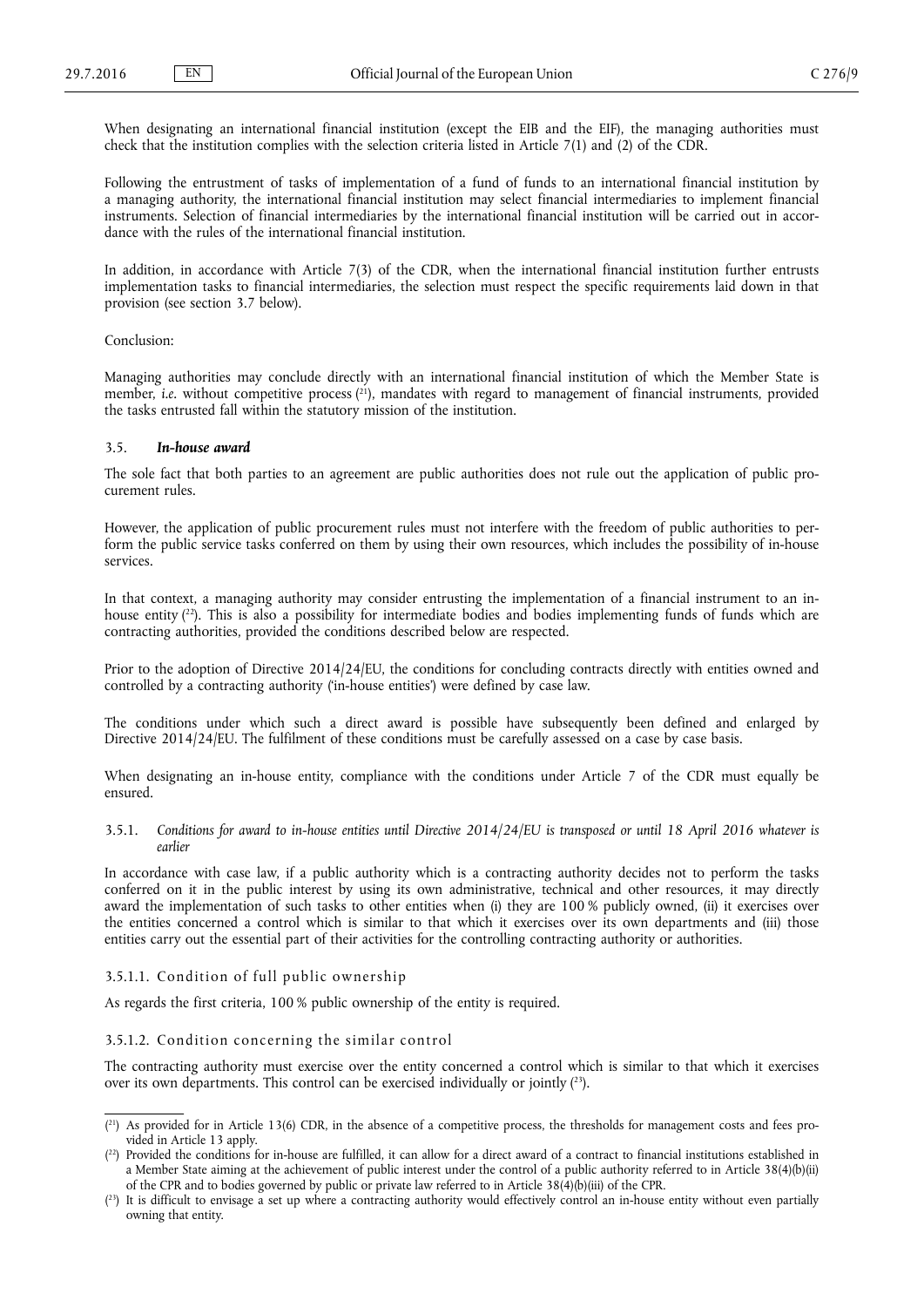# *Notion of contracting authority*

The control must be exercised by contracting authorities in the meaning of Article 1(1) of Directive 2014/24/EU, as listed in Annex I of the Directive. The condition of effective control is therefore fulfilled in case for example a department of a Ministry wants to contract with an in-house entity of the State and an effective control is exercised by another department of the same Ministry through the participation in the governance structures of the in-house entity. However it is not met, for example, in the following situations:

- when a central Ministry wants to contract with an in-house entity of the State and an effective control is exercised by another central Ministry through the participation in the governance structures of the in-house entity.
- when a regional Ministry wants to contract with an in-house entity of the State and an effective control is exercised by a central Ministry through the participation in the governance structures of the in-house entity.

#### *Similar control*

According to settled case-law ( <sup>24</sup>), there is 'similar control' where the entity in question is subject to control enabling the contracting authority to influence that entity's decisions. The contracting authority does not need to exercise its decisive influence in practice, it is sufficient that it has the possibility to exercise it.

The power exercised must be a power of decisive influence over both the strategic objectives and the significant decisions of that entity  $(^{25})$ . In other words, the contracting authority must be able to exercise a structural and functional control over that entity. This does not necessarily require a daily operational control  $(^{26})$ .

The condition of similar control is met where the contracting authority participates in the supervisory or management board of the entity (a promotional or development bank for example) and has the possibility to exercise a decisive influence over both the strategic objectives and significant decisions of that entity.

To assess whether the contracting authority can exercise decisive influence over both strategic objectives and significant decisions of the entity, the ECJ examines (i) whether there is private participation in the capital of the entity, (ii) the composition of its decision-making bodies, and (iii) the extent of the powers conferred on its governing council  $\binom{2}{1}$ .

According to ECJ, participation of a private undertaking, even as a minority, in the capital of a company in which a contracting authority is also a participant, excludes the possibility that the contracting authority exercises over that company a control similar to that which it exercises over its own departments  $(^{28})$ .

However, the fact that the granting contracting authority holds, alone or together with other contracting authorities, all of the share capital in an entity, tends to indicate – generally, but not conclusively – that that contracting authority exercises over that entity a control similar to that which it exercises over its own departments ( <sup>29</sup>).

The fact that the entity's decision-making bodies are composed of representatives of the contracting authorities which own the entity shows that the entity is under the control of the contracting authorities, which are thus able to exert decisive influence over both the entity's strategic objectives and significant decisions.

It is necessary to check the extent of the powers conferred on its governing council to assess whether the entity is market-oriented and has such a degree of independence that it would render tenuous the control exercised by the contracting authorities affiliated to it.

The legal form of the company must be taken into account, due to the fact that certain forms of companies can pursue objectives independently of their shareholders.

If under its statutes the entity aims at pursuing the interests of its owners and does not pursue any interest distinct from that of the contracting affiliated authorities, this is an indication of control similar to that exercised over the contracting authority's own departments.

The control exercised by the contracting authorities, via the statutory bodies, over that entity's decisions may be regarded as enabling those authorities to exercise over that entity control similar to that exercised over their own departments.

- ( <sup>26</sup>) Case C-182/11 and C-183/11 *Econord SpA v Comune di Cagno, Comune di Varese, Comune di Solbiate Comune di Varese*, paragraph 27.
- ( <sup>27</sup>) Case C-324/07, *Coditel Brabant SA v Commune d'Uccle, Région de Bruxelles-Capitale*, paragraph 29.

<sup>(</sup> <sup>24</sup>) Case C-107/98 *Teckal*.

<sup>(</sup> <sup>25</sup>) Case C-458/03 *Parking Brixen*, paragraphs 63-70, Case C-340/04 *Carbotermo*, paragraph 38, Case C-324/07 *Coditel Brabant*, paragraph 28; and Case C-573/07 *Sea*, paragraph 65.

<sup>(</sup> <sup>28</sup>) Case C-26/03 *Stadt Halle and RPL Lochau,* paragraph 49.

<sup>(</sup> <sup>29</sup>) Case C-340/04 *Carbotermo and Consorzio Alisei, paragraph 37, and Case C-295/05 Asemfo* [2007] ECR I-2999, paragraph 57.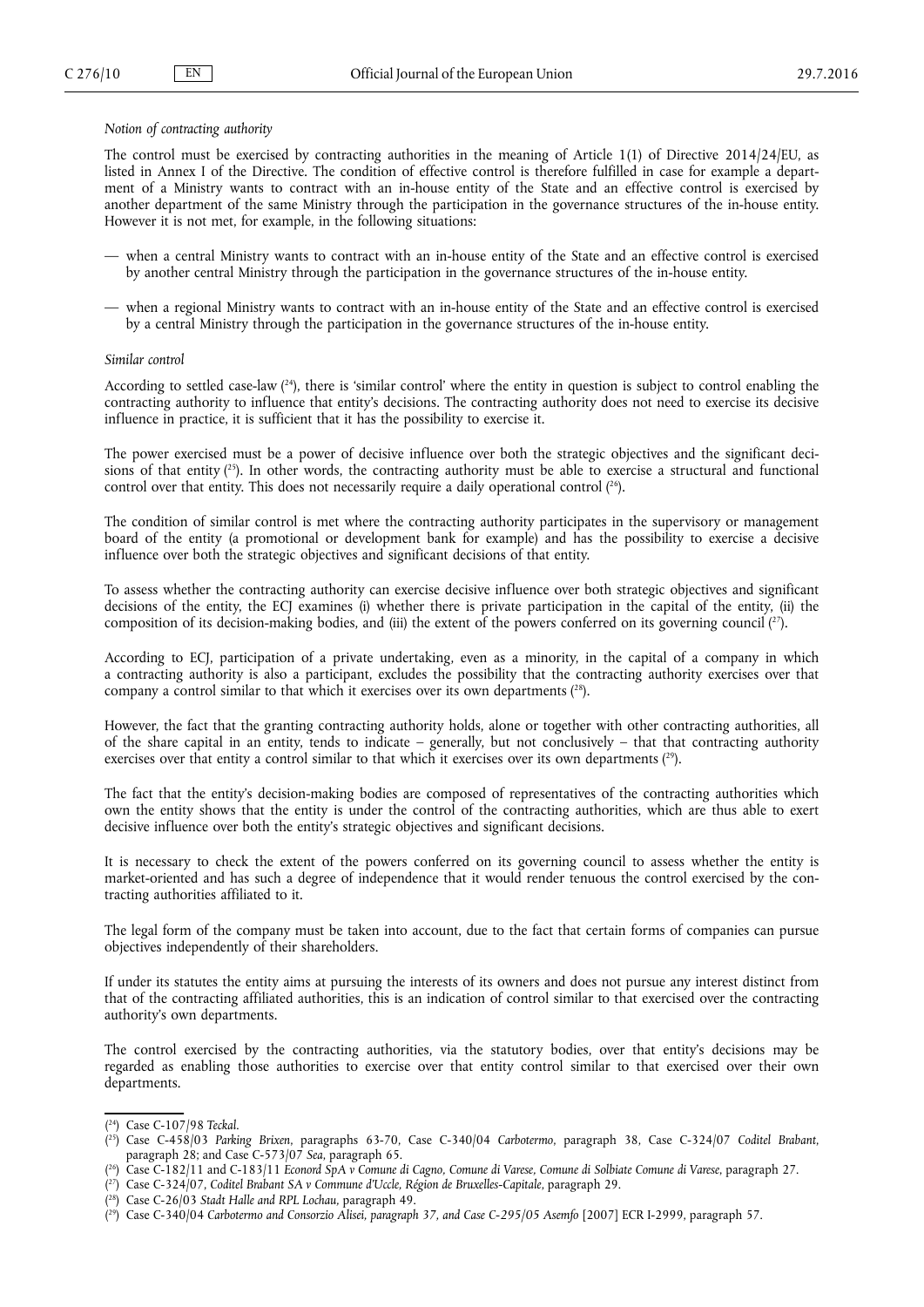<span id="page-10-0"></span>This control has to be effective ( 30). It is not enough that the control exercised consists essentially of the latitude conferred by company law on the majority of the shareholders, which results in limits on the contracting authority's power to influence the decisions of those companies ( <sup>31</sup>).

#### *Similar control can be exercised individually or jointly:*

It is not essential that the control be exercised individually: joint analogous control is admitted. According to the caselaw, where use is made of an entity jointly owned by a number of contracting authorities, the 'similar control' may be exercised jointly by those authorities, without it being essential for such control to be exercised individually by each of them. Decisions can be taken by a majority, as the case may be ( <sup>32</sup>).

The Court recognised that in certain circumstances the condition relating to the control exercised by the contracting authority could be satisfied where such an authority held only 0,25% of the capital in a public undertaking (33). Joint analogous control is possible even if the percentage of the shareholding is very low provided the rights attached to this shareholding are sufficient for the shareholders to exercise jointly an effective control ( <sup>34</sup>).

When the managing authority, intermediate body or body implementing a fund of funds which is a contracting authority participates in the decision making body of an entity collectively owned and controlled by several public owners, it is necessary to assess whether there is a joint analogous control over the entity.

3.5.1.3. Condition relating to the essential part of the activities of the entity being carried out for the controlling public authority or authorities

The entity must carry out the essential part of its activities for the controlling contracting authority or authorities, i.e. in the performance of tasks entrusted to it by the controlling contracting authority or by other legal persons controlled by that contracting authority, regardless of the beneficiary of the contract performance. The ECJ has not to date established a percentage that might constitute the essential part of an entity's activity  $(^{35})$ .

In case the managing authority is not the sole owner and controller of the entity, the condition that the entity carries out the essential part of its activities for the controlling contracting authority or authorities is met even if at the moment of the award of the contract the in-house entity is not specifically carrying out any tasks entrusted by the managing authority but where the essential part of the activity of that entity consists of tasks entrusted by the other authorities controlling it.

#### Conclusion:

The managing authority, intermediate body or body implementing a fund of funds which is a contracting authority may therefore, under the above-mentioned conditions, entrust tasks of implementation of financial instruments to a 100 % publicly owned entity (for instance a development bank) over which it exercises a control which is similar to that which it exercises over its own departments provided this entity carries out the essential part of its activities for the controlling contracting authority or authorities. Selection of financial intermediaries by in-house entities must respect public procurement rules and principles provided that the in-house entities are themselves contracting authorities.

3.5.2. *Conditions for award to in-house entities after transposition of Directive 2014/24/EU (Article 12 of Directive 2014/24/EU) or after 18 April 2016*

In accordance with Article 12 of Directive 2014/24/EU, a contracting authority may conclude a public contract with a controlled legal person provided that three following cumulative conditions are met.

<sup>(</sup> <sup>30</sup>) Case C-324/07 *Coditel Brabant SA v Commune d'Uccle, Région de Bruxelles-Capitale,* paragraph 54.

<sup>(</sup> <sup>31</sup>) Case C-458/03 *Parking Brixen,* paragraph 69 and Case C-340/04 *Carbotermo,* paragraph 39. In the context of the case under examination, the ECJ considered that the control is not similar to the one exercised by a contracting authority over its own departments when the statutes of a company do not reserve to the contracting authority any control or specific voting powers for restricting the freedom of action conferred on a Board of Directors which is given the broadest possible powers for the ordinary and extraordinary management of the company and when influence of the contracting authority over the in-house entity is exercised through a holding company since the intervention of such an intermediary may, depending on the circumstances of the case, weaken any control possibly exercised by the contracting authority over a joint stock company merely because it holds shares in that company.

<sup>(</sup> <sup>32</sup>) See footnote 30.

<sup>(</sup> <sup>33</sup>) Case C-295/05 *Asemfo*, paragraphs 56 to 61.

<sup>(</sup> <sup>34</sup>) Case C-182/11 *Econord SpA v Comune di Cagno,* paragraph 33.

<sup>(</sup> <sup>35</sup>) It can be however noted that the ECJ accepted a percentage of 90 % (see Case C-295/05, *Asemfo*, paragraph 63).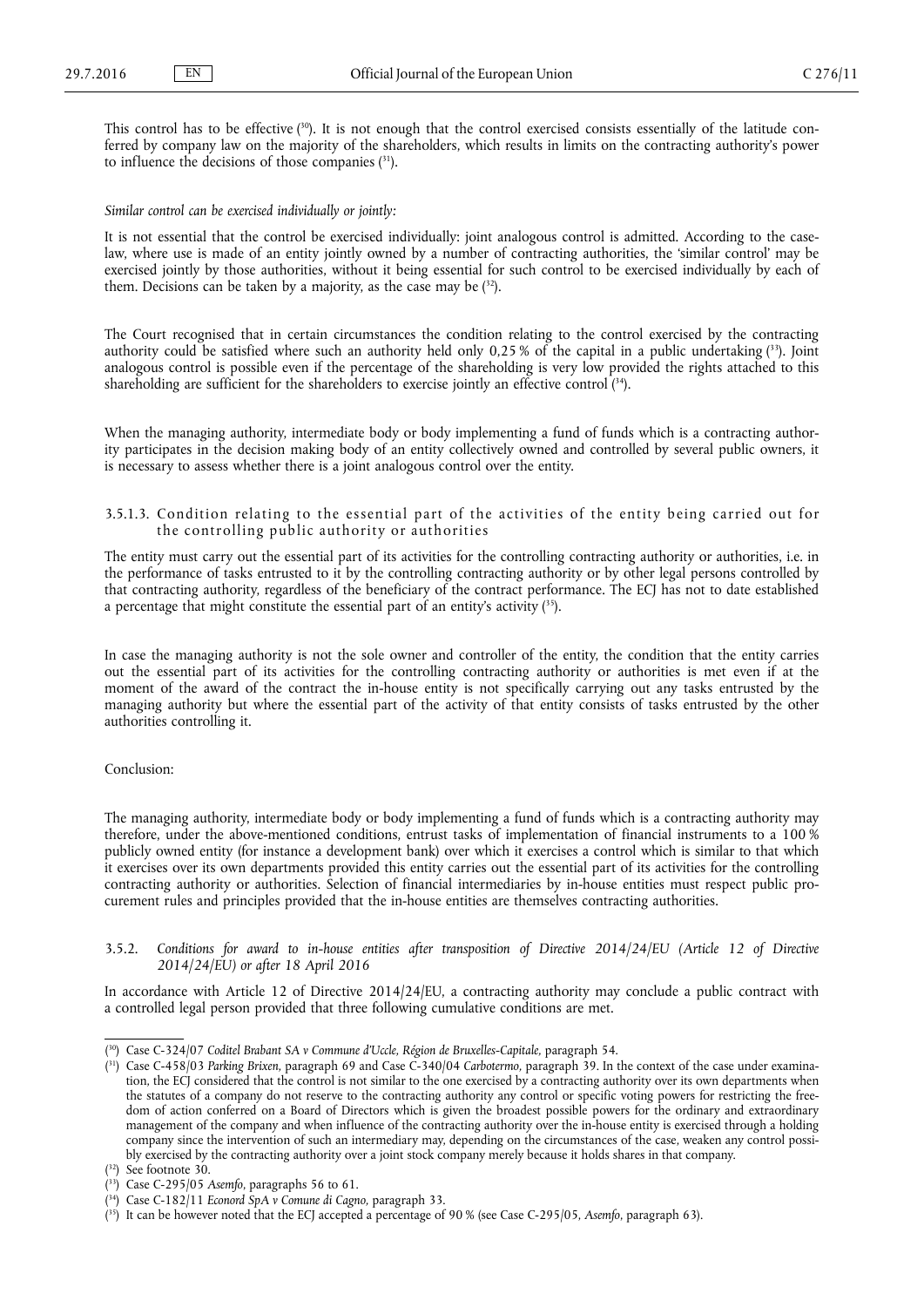# 3.5.2.1. Condition concerning the ownership of the in-house entity

There must be no direct private capital participation in the controlled legal person with the exception of non-controlling and non-blocking forms of private capital participation required by national legislative provisions, in conformity with the Treaties, which do not exert a decisive influence on the controlled legal person.

A non-controlling and non-blocking private capital participation in conformity with the Treaties refers to a private participation resulting from a transparent and non-discriminatory procedure ( <sup>36</sup>) in conformity with the Treaty principles.

It is not required that the contracting authority using the services of an in-house entity owns shares in this entity, provided that entity is 100 % publicly owned, it controls the in-house entity (section 3.5.2.2 below), and criteria of activity (section 3.5.2.3 below) are fulfilled  $(37)$ .

# 3.5.2.2. Condition of control of contracting authorities over the in-house entity

The contracting authority must exercise a control over the legal person concerned which is similar to that which it exercises over its own departments. Codifying the criteria identified by case law, Article 12(1) of the Directive provides that a contracting authority is deemed to exercise such control where it exercises a decisive influence over both strategic objectives and significant decisions of the controlled legal person. The indicators of decisive influence by the contracting authority over both strategic objectives and significant decisions of the entity referred to above in section 3.5.1.2 are therefore relevant.

Such control may also be exercised by another legal person, which is itself controlled in the same way by the contracting authority (Article 12(1)), or jointly, provided the conditions laid down in Article 12(3) of the Directive are met ( <sup>38</sup>).

Except in cases of joint control, direct award of public contracts is also possible where a controlled legal person which is a contracting authority awards a contract to its controlling contracting authority, or to another legal person controlled by the same contracting authority, provided that there is no direct private capital participation in the legal person being awarded the public contract with the exception of non-controlling and non-blocking forms of private capital participation required by national legislative provisions, in conformity with the Treaties, which do not exert a decisive influence on the controlled legal person (see Article 12(2) of the Directive).

# 3.5.2.3. Condition of activity being carried out for the controlling contracting authorities

The controlled legal person must carry out more than 80 % of its activities in the performance of tasks entrusted to it by the controlling contracting authority or by other legal persons controlled by that contracting authority, regardless of the beneficiary of the contract performance. According to Article 12(5) of Directive 2014/24/EU, for the determination of the percentage of activities the average total turnover, or an appropriate alternative activity-based measure such as costs incurred by the relevant legal person or contracting authority with respect to services, supplies and works for the three years preceding the contract award must be taken into consideration.

Where, because of the date on which the relevant legal person or contracting authority was created or commenced activities or because of a reorganisation of its activities, the turnover, or alternative activity based measure such as costs, are either not available for the preceding three years or no longer relevant, it must be sufficient to show that the measurement of activity is credible, particularly by means of business projections.

<sup>(</sup> <sup>36</sup>) C.f. Case C-64/08, *Engelmann*, paragraph 50 and Case C-25/14, UNIS, paragraph 39, reminding that although the obligation of transparency does not necessarily require there to be a call for tenders, it does require there to be a degree of publicity sufficient to enable, on the one hand, competition to be opened up and, on the other, the impartiality of the award procedure to be reviewed.

<sup>(</sup> <sup>37</sup>) It is difficult to envisage a set up where a contracting authority would effectively control an in-house entity without even partially owning that entity.

<sup>&</sup>lt;sup>{38}</sup> Under Article 12(3) of Directive 2014/24/EU, joint control requires the following conditions to be fulfilled:

<sup>(</sup>i) the decision-making bodies of the controlled legal person are composed of representatives of all participating contracting authorities. Individual representatives may represent several or all of the participating contracting authorities;

<sup>(</sup>ii) those contracting authorities are able to jointly exert decisive influence over the strategic objectives and significant decisions of the controlled legal person; and

<sup>(</sup>iii) the controlled legal person does not pursue any interests which are contrary to those of the controlling contracting authorities.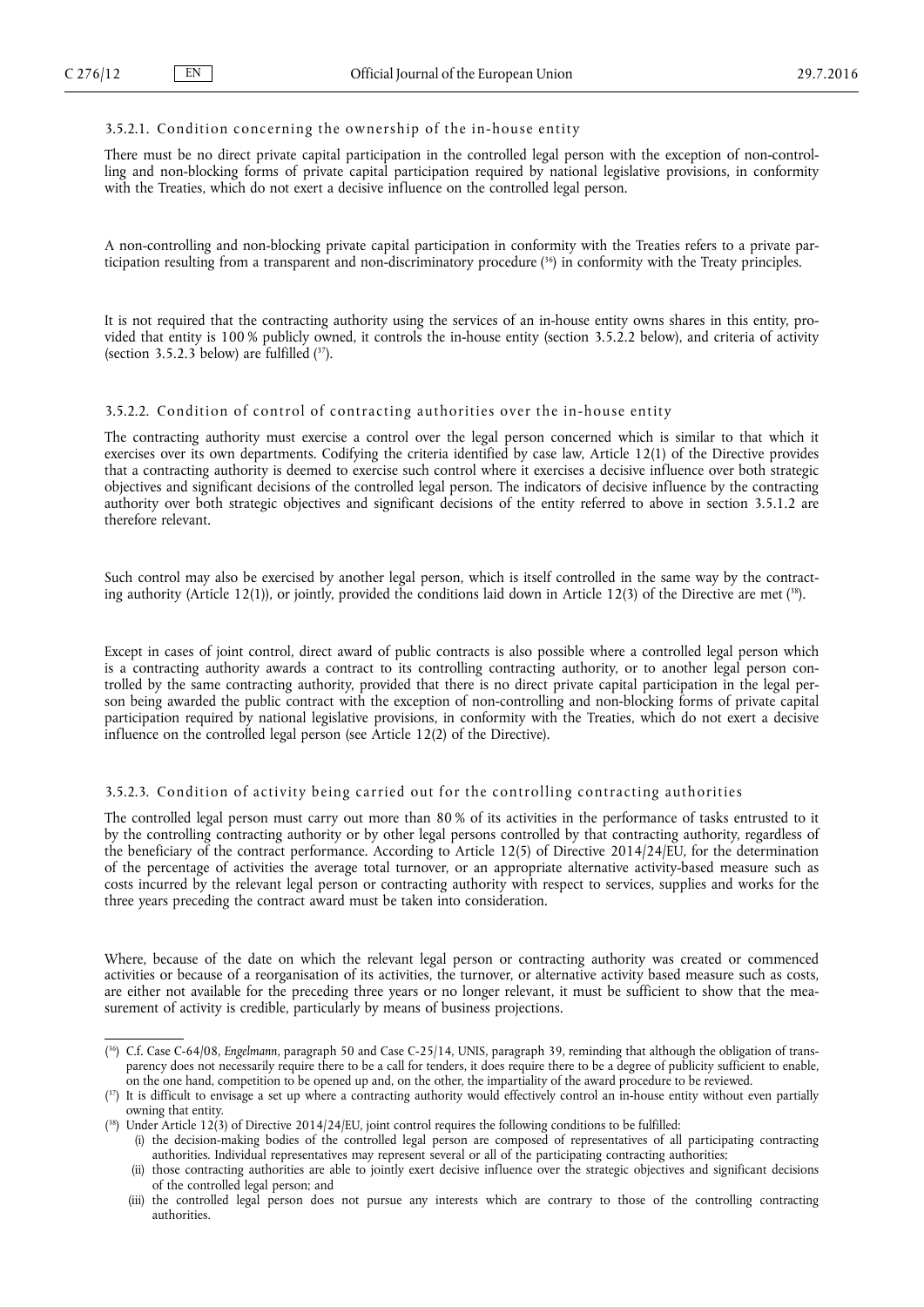Member States are allowed to use either method. When the average total turnover method is used, turnover should take account of all activities of the entity (e.g. development/promotional bank), and out of it more than 80 %, must be generated by the tasks entrusted to it by the controlling contracting authority or by other legal persons controlled by that contracting authority.

Whenever a managing authority or intermediate body designates an in-house entity as the body implementing a fund of funds and that entity is a contracting authority under the applicable Public Procurement Directive, it must respect public procurement rules and principles when selecting financial intermediaries. In addition, in accordance with Article  $\frac{7}{3}$  of the CDR, the selection must respect the specific requirements laid down in that provision (see section 3.7 below).

Financial institutions in a Member State aiming at the achievement of public interest under the control of a public authority referred to under Article 38(4)(b)(ii) of the CPR can be entrusted with tasks of implementation of financial instruments when the above mentioned conditions are met.

Conclusion:

A managing authority, intermediate body or body implementing a fund of funds which is a contracting authority may conclude contracts for the implementation of financial instruments directly with in-house entities provided the requirements under Article 12 of Directive 2014/24/EU are complied with. Selection of financial intermediaries by in-house entities must respect public procurement rules and principles if the in-house entities are themselves contracting authorities.

## Example 1:

Region X owns 100 % of a regional development bank whose task, as defined by its Statutes, is to support economic development in the region.

Region X chairs the supervisory board of the bank, whose task is to give the strategic orientations of the activities of the bank and to vote on the budget, staffing and nominations of the managers of the bank.

The bank may freely take daily financing decisions, i.e. to disburse loans and guarantees to undertakings in the region which fall outside the scope of what is considered 'significant'. Significant decisions (such as decisions on lending strategies, staffing, budget) are subject to the decisive influence of the controlling contracting authority.

It results from those arrangements that Region X exercises on the bank a control which is similar to the one exercised on its own departments.

Region X wants to entrust the regional development bank with tasks of implementation of a financial instrument.

Since it effectively controls the bank which it fully owns and since the bank has no commercial activity other than the tasks carried out for Region X, there is an in-house relation between Region X and the bank which allows Region X to entrust tasks of implementation of the financial instrument to the bank provided the bank meets the requirements of Article 7 of the CDR.

Example 2:

Region X owns 1 %, of a national development bank whose task, defined by law, is to support economic development in the Member State.

Region X is Member of the supervisory board of the bank. The bank may freely take daily financing decisions, i.e. to disburse loans and guarantees to undertakings in the region which fall outside the scope of what is considered 'significant'. However, significant decisions (such as decisions on lending strategies, staffing, budget) are subject to the decisive influence of the controlling contracting authority. On the basis of the rights attached to its membership, Region X exercises on the bank a control which is similar to the one exercised on its own departments.

Next to the tasks carried out for Region X, the bank has commercial activities which represent 15 % of its average total turnover.

In June 2016 (under Directive 2014/24/EU) Region X wants to entrust the bank with tasks of implementation of a financial instrument. Since it does effectively control the bank (even if it owns only 1 %) and since the bank carries out more than 80 % of its activities in the performance of tasks entrusted to it by its owners ( <sup>39</sup>) (as calculated on the basis of the average total turnover of the bank for the three years preceding the contract award), there is an in-house relation between Region X and the bank which allows Region X to entrust tasks of implementation of the financial instrument to the bank provided the bank meets the requirements of Article 7 of the CDR.

<sup>&</sup>lt;sup>(39</sup>) Assuming for the purpose of the example that the conditions of ownership of an in-house entity laid down in Directive 2014/24/EU and reminded above are fulfilled.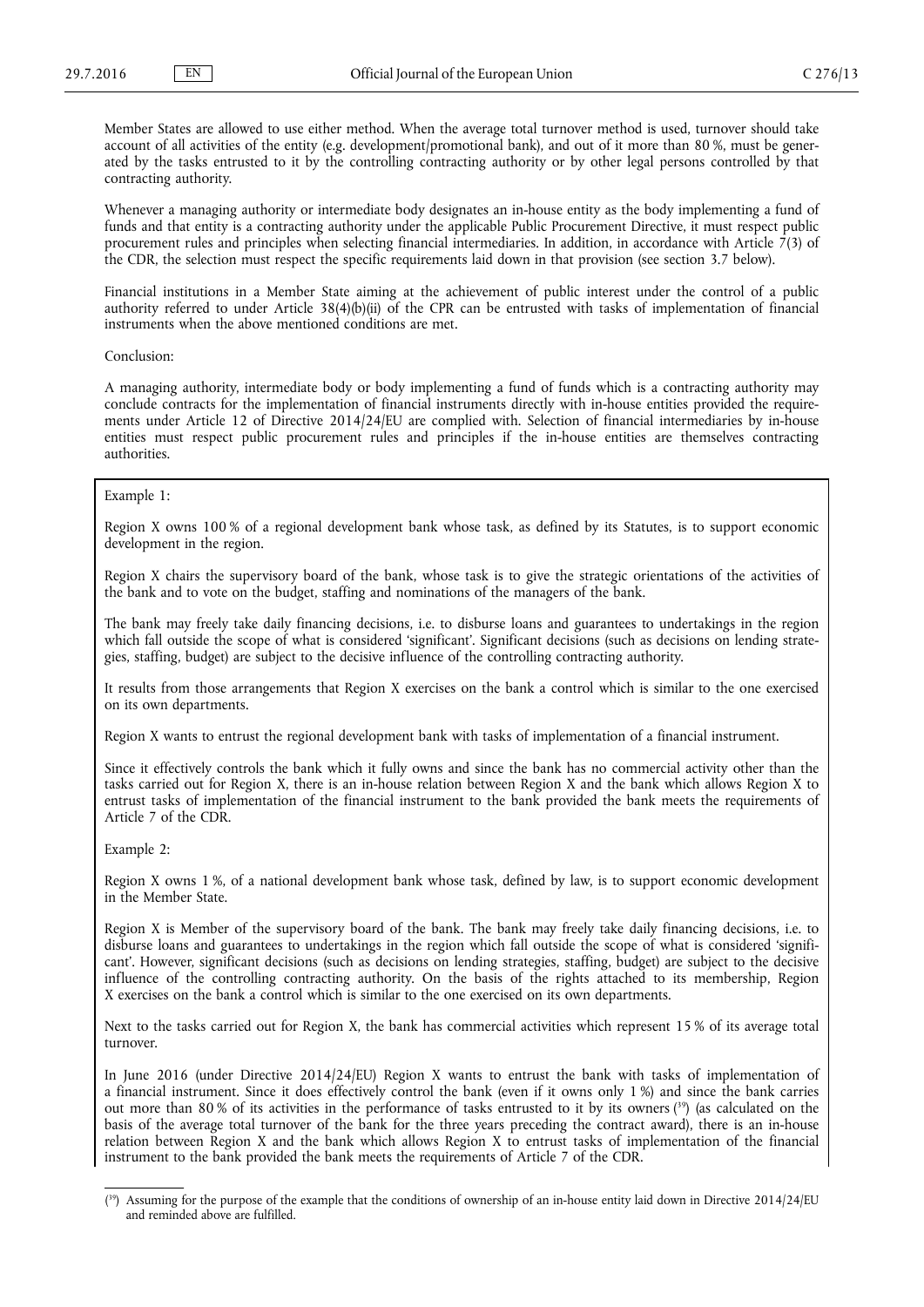<span id="page-13-0"></span>Example 3:

The State owns 100 % a development bank whose task is to support economic development in the Member State.

Ministry X is Member of the supervisory board of the bank. The bank may freely take daily financing decisions, i.e. to disburse loans and guarantees to undertakings in the region which fall outside the scope of what is considered 'significant'. However, significant decisions (such as decisions on lending strategies, staffing, budget) are subject to the decisive influence of the controlling contracting authority and consequently, Ministry X exercises on the bank a control which is similar to the one exercised on its own departments.

Next to the tasks carried out for Ministry X, the bank has commercial activities which represent 15 % of its average total turnover.

In June 2016 (under Directive 2014/24/EU) Ministry X wants to entrust the bank with tasks of implementation of a financial instrument. Since it does effectively control the bank and since the bank carries out more than 80 % of its activities in the performance of tasks entrusted to it by its owners ( <sup>40</sup>) (as calculated on the basis of the average total turnover of the bank for the three years preceding the contract award), there is an in-house relation between Ministry X and the bank which allows Ministry X to entrust tasks of implementation of the financial instrument to the bank provided the bank meets the requirements of Article 7 of the CDR.

#### 3.6. *Inter-administrative cooperation* ( 41)

Again, the sole fact that both parties to an agreement are themselves public authorities does not rule out the application of procurement rules.

However, the application of public procurement rules must not interfere with the freedom of public authorities to perform the public service tasks conferred on them by using their own resources, which includes the possibility of cooperation with other public authorities. Having in mind the need to avoid distortion of competition in relation to private economic operators, further clarification on inter-administrative cooperation was brought by Directive 2014/24/EU.

In that context, a managing authority, intermediate body or body implementing a fund of funds which is a contracting authority may consider using inter-administrative cooperation to entrust tasks of implementation of a financial instrument provided the conditions for such cooperation are fulfilled ( <sup>42</sup>).

Inter-administrative cooperation for the implementation of financial instruments may be implemented via a contract between the managing authority, intermediate body or body implementing a fund of funds which is a contracting authority and another contracting authority controlling a 100 % publicly owned entity able to implement financial instruments (i.e. an in-house entity). Alternatively a funding agreement can be concluded directly between the managing authority, intermediate body or body implementing a fund of funds which is a contracting authority and the contracting authority implementing the financial instrument. The contract/funding agreement should cover the modalities for the remuneration of the body implementing the financial instrument ( <sup>43</sup>).

When using inter-administrative cooperation, a managing authority, intermediate body or body implementing a fund of funds which is a contracting authority must ensure the respect of the provisions of Article 7(1) and (2) of the CDR.

<sup>(</sup> <sup>40</sup>) Assuming for the purpose of the example that the conditions of ownership of an in-house entity laid down in Directive 2014/24/EU and reminded above are fulfilled.

<sup>(</sup> <sup>41</sup>) Provided the conditions for inter-administrative cooperation are fulfilled, it can allow for a direct award of a contract to financial institutions established in a Member State aiming at the achievement of public interest under the control of a public authority referred to in Article 38(4)(b)(ii) of the CPR and to bodies governed by public law referred to in Article 38(4)(b)(iii) of the CPR.

<sup>(</sup> <sup>42</sup>) A Member State may also designate an intermediate body under inter-administrative cooperation. This intermediate body could then entrust tasks of implementation of a financial instrument via inter-administrative cooperation or to an in-house entity of the intermediate body.

<sup>(</sup> <sup>43</sup>) In case a contract is concluded with the in-house entity, then the price could be paid to the body implementing the financial instrument either directly by the managing authority or indirectly via the public authority cooperating with the managing authority. In Case C-480/06 (*Commission v Germany*) Stadtreinigung Hamburg reserved a capacity of 120 000 tonnes per annum for four *Landkreise*  for a price calculated using the same formula for each of the parties concerned. That price was paid to the facility's operator, the other party to the contract with Stadtreinigung Hamburg, through the intermediary of the latter (See paragraph 5).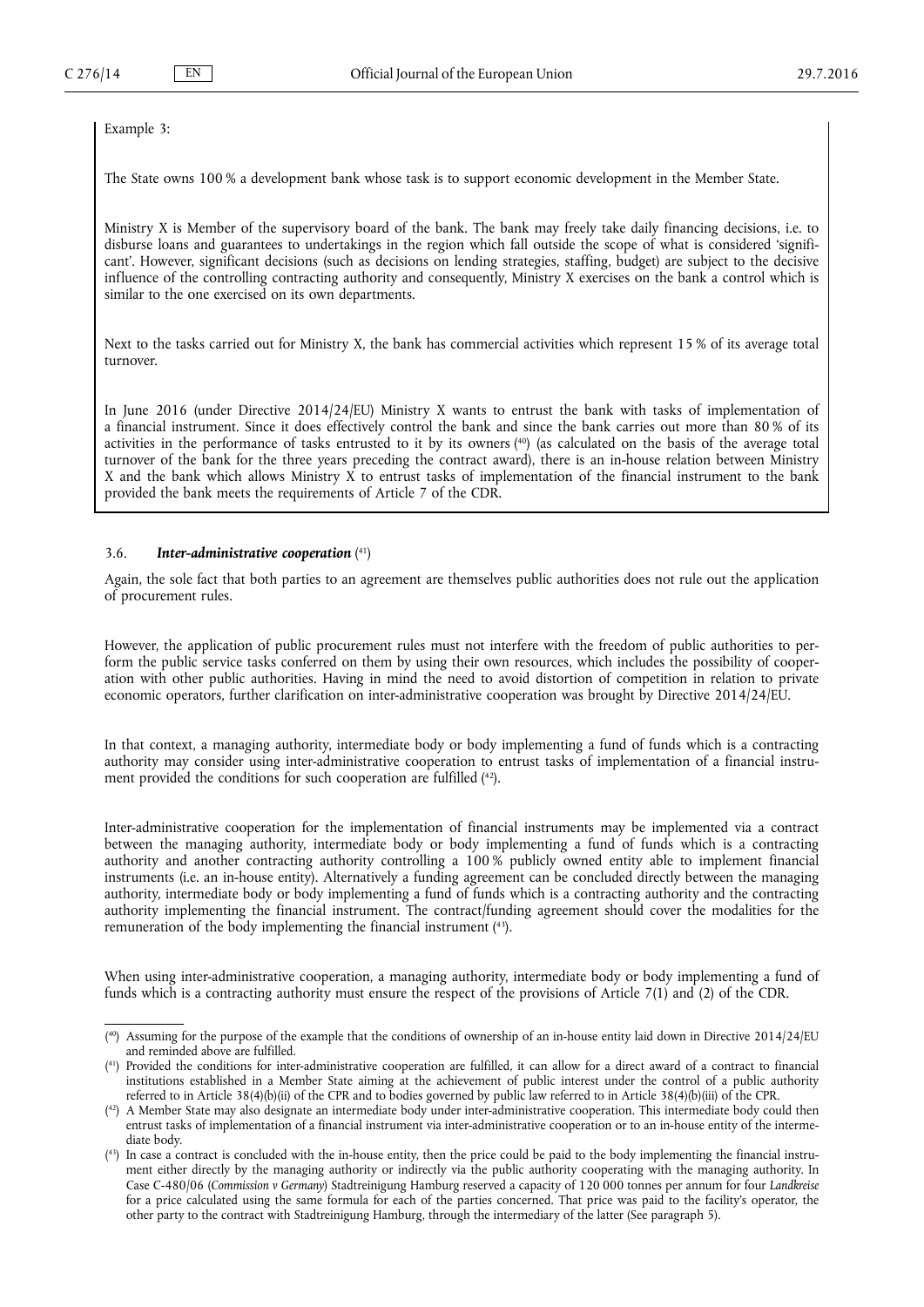<span id="page-14-0"></span>3.6.1. *Conditions for inter-administrative cooperation until Directive 2014/24/EU is transposed or until 18 April 2016 whatever is earlier*

Prior to the adoption of Directive 2014/24/EU, the conditions under which contracts (<sup>44</sup>) may be concluded between public authorities (inter-administrative cooperation) were outside the public procurement rules and were defined by case law.

Inter-administrative cooperation between public authorities to ensure that a public task that they all have to perform is carried out is allowed outside the scope of public procurement rules ( <sup>45</sup>). Public procurement rules are not applicable in so far as:

- inter-administrative cooperation concerns exclusively public authorities, without the participation of a private party;
- the principle of equal treatment is respected, so that no private provider of services is placed in a position of advantage *vis-à-vis* competitors ( <sup>46</sup>), and
- implementation of that cooperation is governed solely by considerations and requirements relating to the pursuit of objectives in the public interest which the authorities have to perform ( <sup>47</sup>).

There is no case law on inter-administrative cooperation in relation to financial instruments. However examples in other fields can illustrate the position of the ECJ on whether cooperation is governed solely by considerations and requirements relating to the pursuit of objectives in the public interest.

The ECJ admitted that local authorities pursue the aim of ensuring that a public task is carried out if cooperating in the field of waste disposal for the implementation of the obligations laid down in the applicable EU legislation ( <sup>48</sup>).

The ECJ also analysed the cooperation between a University and a publicly owned company governed by private law for the purchase of an IT system for higher education management. The ECJ concluded that such cooperation is not aimed at carrying out a public task which both the University and the company at stake have to perform, since the latter is not entrusted directly with the performance of a public service task (<sup>49</sup>).

Inter-administrative cooperation for the implementation of financial instruments requires that the cooperating authorities pursue their tasks in the public interest. This is the case if all activities of the contracting authority/entrusted entity are performed under public mandate entrusted by the law so that the implementation of the financial instrument allows the authorities to perform functions assigned to them by EU or national law, such as financing social measures or providing financing to specific types of SMEs or to promote economic development or research. The pursuit by a managing authority (intermediate body or body implementing a fund of funds which is a contracting authority) of the operational objectives and activities described in a programme (rather than support activities such as development of IT tools or renting of offices necessary to host the staff working on ESIF implementation) can be considered as tasks of public interest. If the same objectives and activities are pursued by other public authorities, their performance may give room for inter-administrative cooperation.

The cooperation between public authorities must be governed solely by considerations and requirements relating to the pursuit of objectives in the public interest, which requires a case by case analysis.

The remuneration paid by the managing authority, intermediate body or body implementing a fund of funds which is a contracting authority for the implementation of the financial instrument to the body implementing the financial instrument must be equivalent to the one paid by the other public authorities using the services of the body implementing the financial instrument for the same types of financial products delivered to the same types of recipients, subject to the respect of the applicable regulatory provisions on management costs and fees (see in particular Articles 12 and 13 of the CDR).

( <sup>47</sup>) Case C-480/06, *Commission v Germany*, paragraphs 44 to 47.

<sup>(</sup> <sup>44</sup>) There is no formal requirement under EU law applicable to the contract.

<sup>(</sup> <sup>45</sup>) Case C-480/06, *Commission v Germany*, paragraphs 37 and 44 to 47 and Case C-159/11 *ASL Lecce*, paragraphs 35 to 37.

<sup>(</sup> <sup>46</sup>) Where the public authorities cannot fulfil 100 % of the services by inter-administrative cooperation, and must award a contract to a private party for the remaining part, this must be done via public procurement procedure, where applicable, to ensure equal treatment.

<sup>(</sup> <sup>48</sup>) Case C-480/06, *Commission v Germany,* paragraph 37.

<sup>(</sup> <sup>49</sup>) Case C-15/13 *Technische Universität Hamburg-Harburg, Hochschul-Informations-System GmbH v Datenlotsen Informationssysteme GmbH*, paragraphs 16 and 35.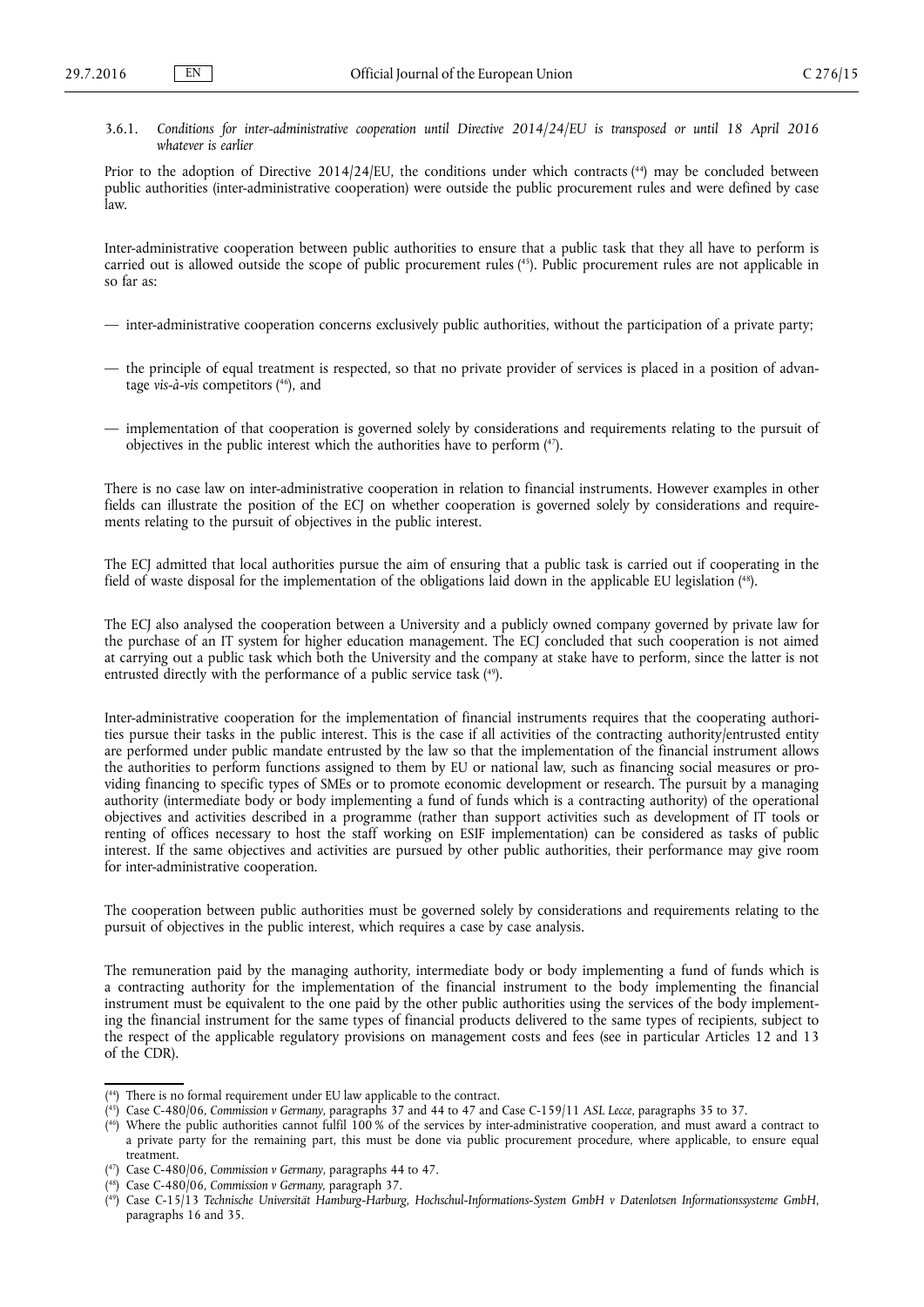## <span id="page-15-0"></span>Conclusion:

Until Directive 2014/24/EU is transposed or until 18 April 2016, whatever is earlier, a managing authority, intermediate body or body implementing a fund of funds which is a contracting authority may, subject to compliance with the conditions laid down in case law, enter into inter-administrative cooperation agreements with a public authority that could be entrusted with the task of implementing financial instruments.

#### 3.6.2. *Conditions for Inter-administrative cooperation after transposition of Directive 2014/24/EU or after 18 April 2016*

Under Article 12(4) of Directive 2014/24/EU, a contract concluded exclusively between two or more contracting authorities falls outside the scope of the Directive where three conditions are fulfilled:

- (i) the contract establishes or implements a cooperation between the participating contracting authorities with the aim of ensuring that public services they have to perform are provided with a view to achieving objectives they have in common. As indicated under Section 3.6.1, the pursuit by a managing authority, intermediate body or body implementing a fund of funds which is a contracting authority of the operational objectives and activities described in a programme (rather than support activities such as development of IT tools, renting of offices necessary to host the staff working on ESIF implementation) can be considered as tasks of public interest.
- (ii) the implementation of that cooperation is governed solely by considerations relating to the public interest (see the implications explained above in section 3.6.1 in terms of remuneration).
- (iii) the participating contracting authorities perform on the open market less than 20 % of the activities concerned by the cooperation. Consequently the limitation does not apply to the activity on the market outside the cooperation.

Under the last condition, which provides for a strict limitation of the activities on the market outside the cooperation, the participating contracting authorities must perform less than 20 % of the activities concerned by the cooperation on the open market.

If the parties of the inter-administrative cooperation do not engage in economic activities or any sort of competition with other market actors, the condition of Article 12(4) point (c) is met because no activity is carried out on an open market.

According to Article 12(5) of Directive 2014/24/EU, for the determination of the percentage of activities the average total turnover, or an appropriate alternative activity-based measure such as costs incurred by the relevant legal person or contracting authority with respect to services, supplies and works for the three years preceding the contract award must be taken into consideration. By definition this calculation does not cover activities newly carried out under the cooperation, i.e. not carried out by any of the participating contracting authority before the cooperation.

Where, because of the date on which the relevant legal person or contracting authority was created or commenced activities or because of a reorganisation of its activities, the turnover, or alternative activity based measure such as costs, are either not available for the preceding three years or no longer relevant, it is sufficient to show that the measurement of activity is credible, particularly by means of business projections.

The range of contractual arrangements described above in section 3.6.1 is also available (50),

# Conclusion:

After transposition of Directive 2014/24/EU or after 18 April 2016, a managing authority, intermediate body or body implementing a fund of funds which is a contracting authority may be able to enter into inter-administrative cooperation agreements complying with the conditions laid down in the Directive with other contracting authorities that could be entrusted with the task of implementing financial instruments. The range of contractual arrangements described above in section 3.6.1 is also available.

 $(50)$  i.e. direct contract between the managing authority, intermediate body or body implementing a fund of funds which is a contracting authority and another contracting authority controlling a 100 % publicly owned entity able to implement financial instruments (i.e. an in-house entity) and direct contract between the managing authority, intermediate body or body implementing a fund of funds which is a contracting authority and the contracting authority implementing the financial instrument.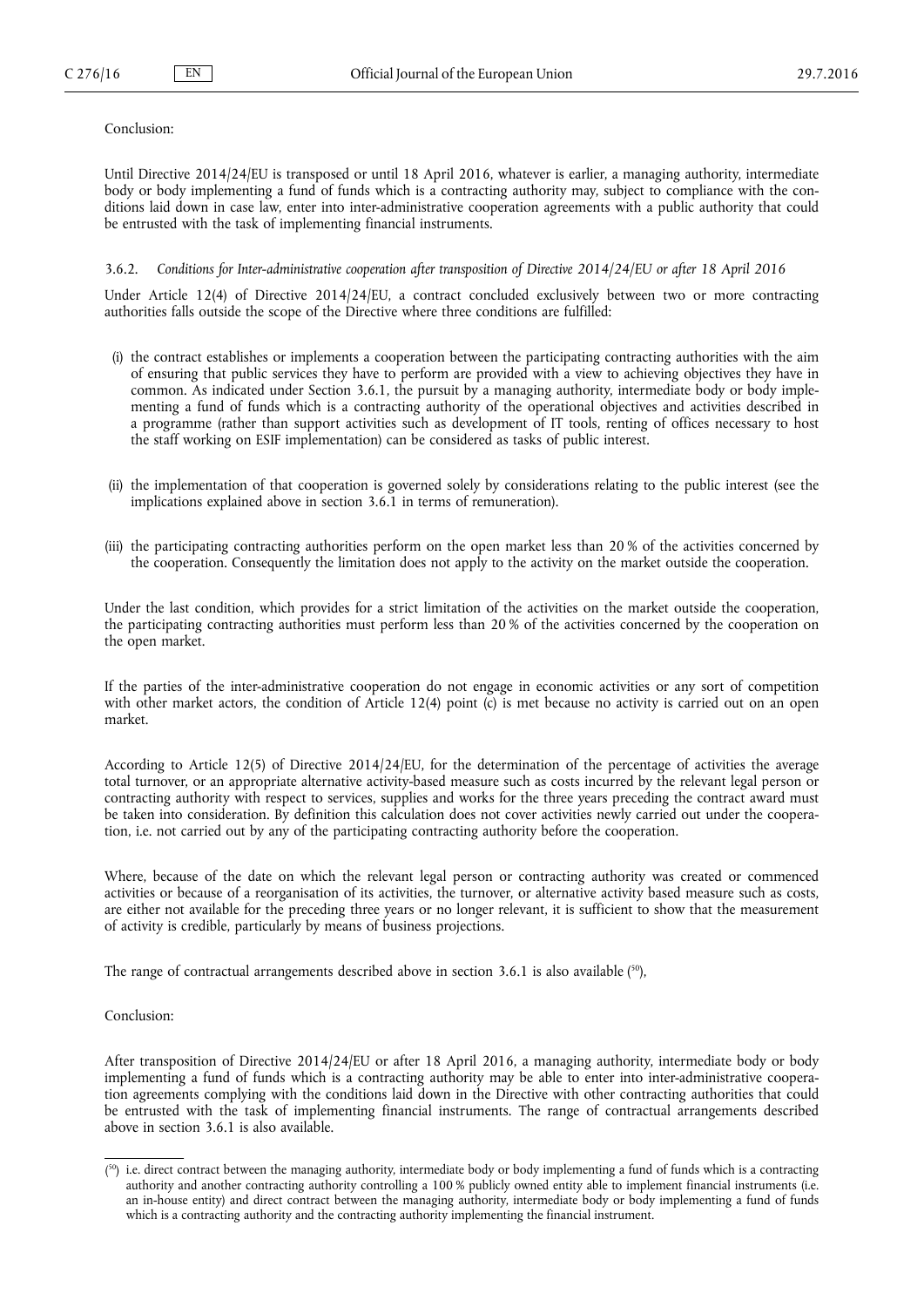#### <span id="page-16-0"></span>Example:

The Ministry of Economy controls a 100 % publicly-owned development bank whose task as defined by law is the provision of loans and guarantees to SMEs to support innovation on the whole territory of the country.

Region Y implements a programme aiming at supporting innovation in the region. It does not control, neither individually nor jointly, the national development bank. Therefore no in-house relation exist between the two.

Inter-administrative cooperation might be possible if the conditions for such cooperation are met:

- 1. The contract establishing a cooperation concluded either between the Ministry of Economy and Region Y or between the development bank and Region Y must aim at ensuring that public services the Ministry and Region Y have to perform are provided with a view to achieving objectives they have in common. As far as Region Y is concerned it is enough that the support for innovation in the region is an objective targeted by the programme.
- 2. The implementation of the cooperation must be governed solely by considerations relating to the public interest. In particular, the remuneration of the service must be provided to the Region on the same terms as to the Ministry. If the financial products that the Region asks the bank to implement are already provided by the bank for the Ministry, the bank is charging the same costs and fees to the Region for the implementation of a financial instrument providing these products. If the financial products that the Region asks the bank to implement are not provided by the bank, the national development bank accepts to charge the same costs and fees to the Region than those it would charge for the Ministry.
- 3. The participating contracting authorities must perform on the open market less than 20 % of the activities concerned by the cooperation. The national development bank must not provide financing of the type concerned by the cooperation (i.e. type of financial product provided to a certain type of recipients in a certain sector, for example equity for innovation targeting start-ups) on the open market for more than 20 % of its average total turnover for the three years preceding the contract award.

Provided the national development bank meets the requirements of Article 7 of the CDR, Region Y can award a contract to that bank and sign the contract with the bank directly.

# 3.7. *Requirements of Article 7 of the CDR*

Article 7 of the CDR sets out criteria to be applied by the managing authority when selecting bodies implementing financial instruments. The rules of Article 7(1) and (2) apply to the selection of bodies implementing financial instruments (with the exception of the selection of EIB and the EIF) regardless of the amount of the contract and regardless of the selection procedure of the bodies concerned (open call, negotiated procedure, competitive procedure, direct award). The provisions of Article 7(3) of the CDR apply to the selection of financial intermediaries by the bodies implementing a fund of funds.

Reminding the principles of transparency and non-discrimination laid down in the Treaty, Article 7(2) CDR lays down that the selection process must be transparent and justified on objective grounds and not give rise to conflicts of interest.

When tasks of implementation of financial instruments are entrusted to a third party in accordance with one of the procurement procedures provided for in the Public Procurement Directive, in view of Article 7 of the CDR it must introduce at least the selection, award criteria and elements for the terms of reference listed below in points 3.7.1 to 3.7.3. Outside this situation, i.e. in case of direct award of a contract the selection criteria referred to in Article 7 of the CDR need to be applied but not as selection criteria, award criteria and elements indicated in terms of reference.

# 3.7.1. *Selection criteria*

The criteria defined in Article 7(1)(a) to (f) and Article 7(2) first paragraph of the CDR are linked to the legal, financial, economic and organisational capacity of the body to be entrusted with implementation tasks of the financial instrument. The following minimum set of selection criteria must therefore be applied.

# $3.7.1.1.$  The legal capacity

The legal capacity of the body entrusted needs to be checked to ensure that the body selected is allowed to carry out the tasks of implementation of the financial instrument under national and EU law. The selection procedure must therefore check the entitlement of the body entrusted to carry out the relevant implementation tasks under Union and national law (Article 7(1)(a) of the CDR).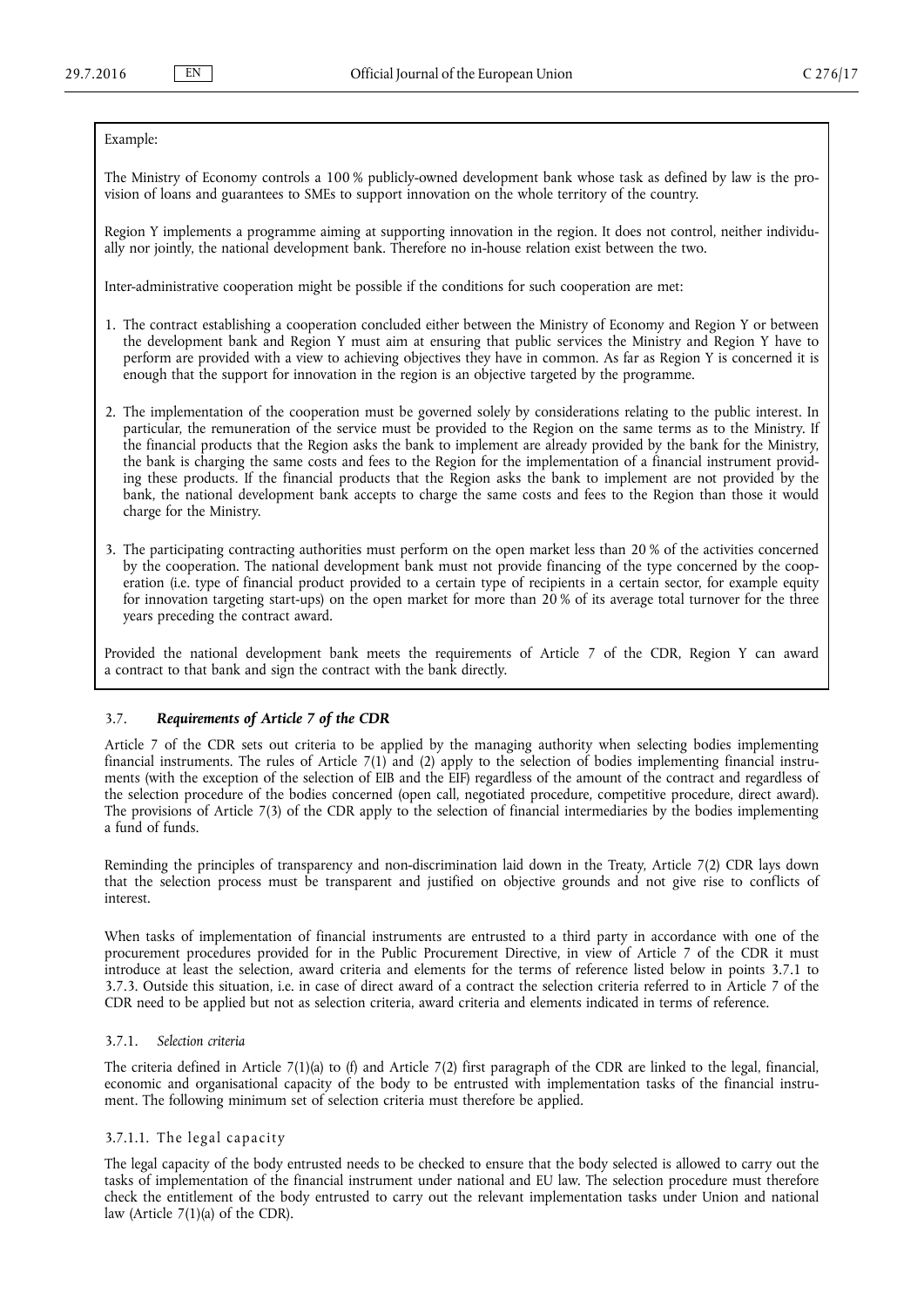# <span id="page-17-0"></span> $3.7.1.2$ . The economic and financial capacity

The body entrusted with financial instruments implementation tasks must have the economic and financial capacity to carry out the work. Therefore the selection procedure needs to ensure that the economic and financial viability of the body entrusted is adequate (Article 7(1)(b) of the CDR). Adequacy should be checked by reference to the type of tasks that will be entrusted to the body and their implementing modalities including their duration.

# $3.7.1.3.$  The organisational capacity

The body entrusted with financial instruments implementation tasks must have the organisational capacity to implement a financial instrument in the context of the implementation of a programme, i.e.:

- an adequate capacity to implement the financial instrument, including organisational structure and governance framework providing the necessary assurance to the managing authority (Article 7(1)(c) of the CDR). The managing authority must evaluate how well the system put in place in the body to which implementation tasks are to be entrusted, is directed and controlled. The system put in place should cover the aspects like: planning, setting-up, communication, monitoring of the progress against the objectives, risk management and business controls.
- an effective and efficient internal control system (Article 7(1)(d) of the CDR). An effective and efficient internal control system should ensure that the body entrusted with implementation of financial instrument(s) has in place an adequate control environment and respects the procedures in place for the execution, measurement, follow up and mitigation of risks.
- the use of an accounting system providing accurate, complete and reliable information in a timely manner (Article  $7(1)(e)$  of the CDR).

#### $3.7.1.4.$  The experience

In order to ensure the selection of the most appropriate bodies for an efficient implementation of the financial instruments, the managing authority must take due account of the experience of the body entrusted with the implementation of a financial instrument with the implementation of similar financial instruments (not necessarily with EU funds) in general, as well as the expertise and experience of the proposed team members in particular (Article 7(2) of the CDR). This requirement should not prevent the designation of a newly created entity, upon evaluation of the experience of the team members. Evaluation of the experience of the team members will normally be an award criteria since it is relevant as regards the offer (to evaluate who will work on the provision of the services tendered) and not as regards the bidder.

#### 3.7.2. *Award criteria*

The second set of criteria defined in Article  $7(2)(a)$  to (f) of the CDR is linked to the subject-matter of the contract on the implementation of the financial instrument. The minimum set of award criteria listed below must therefore be applied. The use of the lowest price only or cost only (i.e. in the context of financial instruments management fees or management costs only) methodology to evaluate the offers submitted by bodies implementing financial instruments would not allow managing authorities to apply the full minimum set of evaluation criteria. As a consequence managing authorities selecting bodies implementing financial instruments must apply the most economically advantageous methodology to evaluate the offers.

## 3.7.2.1. Investment methodology

The managing authority has to evaluate the offers on the basis of the investment methodology proposed in the bidders' offers in respect of the selection of financial intermediaries or final recipients, as applicable, the terms and conditions applied in relation to support provided to final recipients, including pricing, and, where the body implementing the financial instrument allocates its own financial resources to the financial instrument or shares the risk, on the proposed measures to align interests and to mitigate possible conflicts of interests.

- robustness and credibility of the methodology for identifying and appraising financial intermediaries or final recipients as applicable (Article 7(2)(a) of the CDR).
- terms and conditions applied in relation to support provided to final recipients, including pricing (Article 7(2)(c) of the CDR). Pricing should cover the range of prices for different types of services and additional advantages offered compared to a standard commercial transaction (e.g. reduction of collaterals, facilities in reimbursement in case of repayment difficulties, the possibility or not to provide technical and/or financial advice in specific fields for complex projects, etc.). Where the price is not pre-determined by the provider for a given type of service, the method for calculating the price, or a sufficiently detailed estimate, should be foreseen and communicated.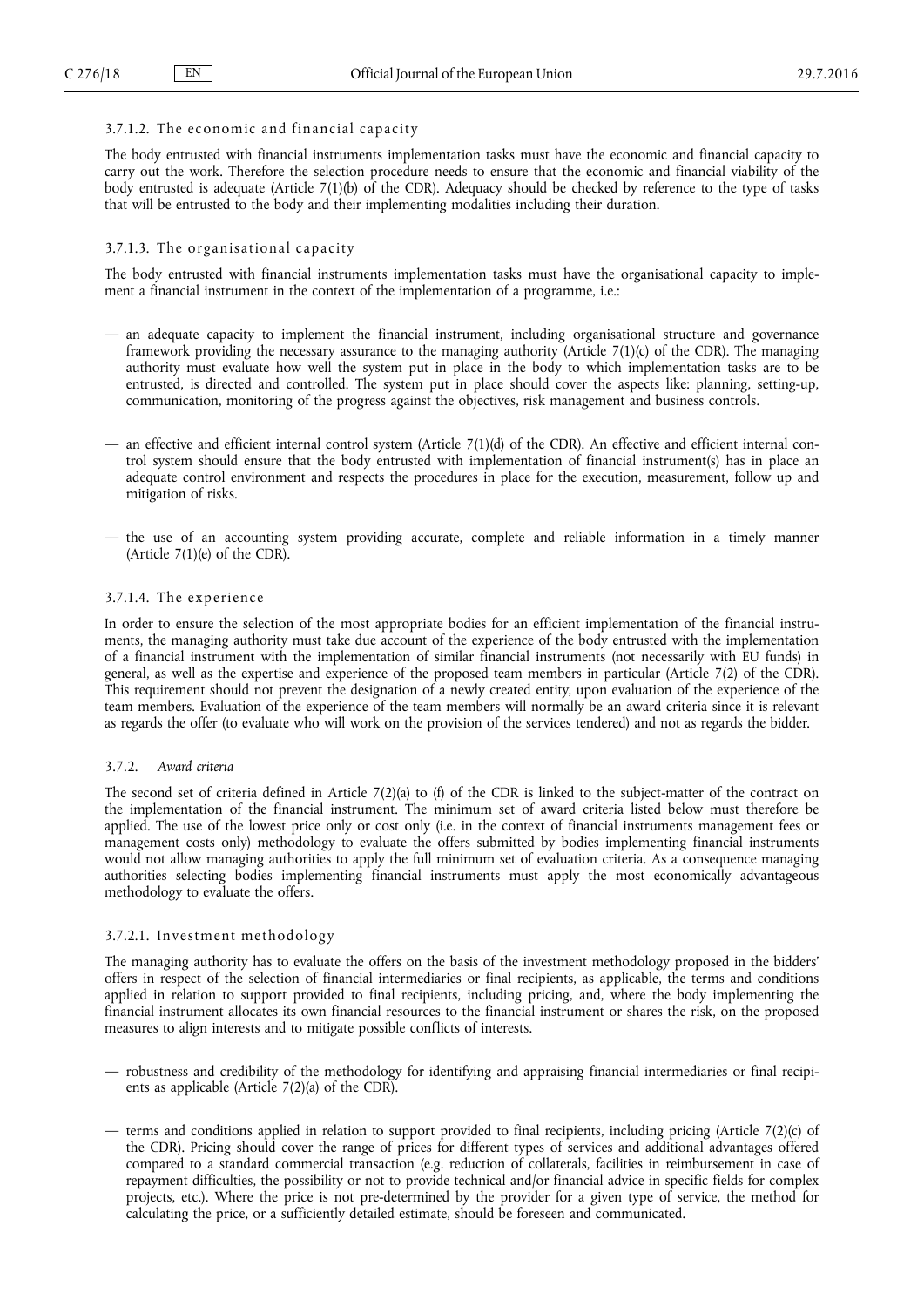<span id="page-18-0"></span>The terms and conditions could take the form of a simple step-by-step guide helping the final recipients to understand how they should present their requests for investments what types of services are to be rendered and what type of remuneration will be covered by the contract.

— in cases where the body implementing the financial instrument allocates its own financial resources to the financial instrument or shares the risk, proposed measures to align interests and to mitigate possible conflicts of interest (Article 7(2)(f) of the CDR). A measure to effectively align interests between the investors would be the establishment of an appropriate profit and risk sharing structure for the financial resources invested by the body ( <sup>51</sup>).

#### 3.7.2.2. A bility to raise additional resources  $(52)$

In order to ensure the highest possible leverage effect for a given financial instrument, one of the criteria to be applied when selecting the body entrusted with implementation of a financial instrument is its ability to raise resources for investments in final recipients additional to programme contributions (Article 7(2)(d) of the CDR). The offers must therefore be evaluated on the basis of the capacity of the body to carry out additional investments.

#### 3.7.2.3. Additionality of investment activity  $(53)$

In order to ensure the value added of the intervention of the ESI Funds, one of the criteria to be applied when selecting the body entrusted with implementation of a financial instrument is its ability to demonstrate that implementation of the financial instrument will addition to the current activity of the body (Article 7(2)(e) of the CDR).

#### 3.7.2.4. Level of management costs and fees

One of the criteria to be applied when selecting the offer of the body implementing a financial instrument is the level of the management costs and fees which constitute the 'price' of the services provided to the managing authority. The methodology proposed for their calculation must be taken into consideration.

#### 3.7.3. *Elements for the terms of reference*

It is recommended to insert in the terms of reference conditions the bidders must agree on. Insertion in the terms of reference is not the only way to guarantee their respect, but it ensures upstream that the potential tenderers are made aware of these conditions.

In order to ensure that the compliance of the procedures set up and implemented by the body entrusted with implementation of financial instrument(s) with applicable rules can be checked, the body should agree to be audited by Member State audit bodies, the Commission and the European Court of Auditors (Article 7(1)(f) of the CDR). In order to ensure that the body agrees to be audited, it is recommended that this condition is indicated in the terms of reference of the call and in the relevant funding agreement  $(54)$ . In order to ensure the respect of Article 38(4) of the CPR, it is also recommended that the terms of reference indicate that the body implementing a financial instrument must not be established and must not maintain business relations with entities incorporated in territories whose jurisdictions do not cooperate with the Union in relation to the application of internationally agreed tax standards and must transpose such requirements in its contracts with the selected financial intermediaries.

# 4. **Reference, links**

SEC(2011) 1169 final COMMISSION STAFF WORKING PAPER concerning the application of EU public procurement law to relations between contracting authorities ('public-public cooperation')

<sup>(</sup> <sup>51</sup>) C.f. guidance note on preferential remuneration EGESIF\_15-0030-00.

 $^{52}$ ) The requirement that bidders demonstrate their ability to raise additional resources could alternatively be a selection criteria if the contracting authority would want to evaluate if the contractor raised additional resources in the past and not in relation to the financial instrument which management is tendered.

 $(5^3)$  The requirement that bidders demonstrate the additionality of the investment activity could alternatively be a selection criteria if the contracting authority would want to evaluate if the contractor is able to provide for additional investment activity.

 $^{54}$ ) It should be noted that as regards the EIB (i.e. EIB and EIF according to Article 2(23) of the CPR), according to Article 9(3) of the CDR the managing authority must mandate a firm which must operate under a common framework established by the Commission to carry out audits. As regards bodies implementing financial instruments other than the EIB, the audit authorities may either carry out the audits directly or mandate external firms. In the latter case they will need to select these firms following the application of public procurement rules and principles.